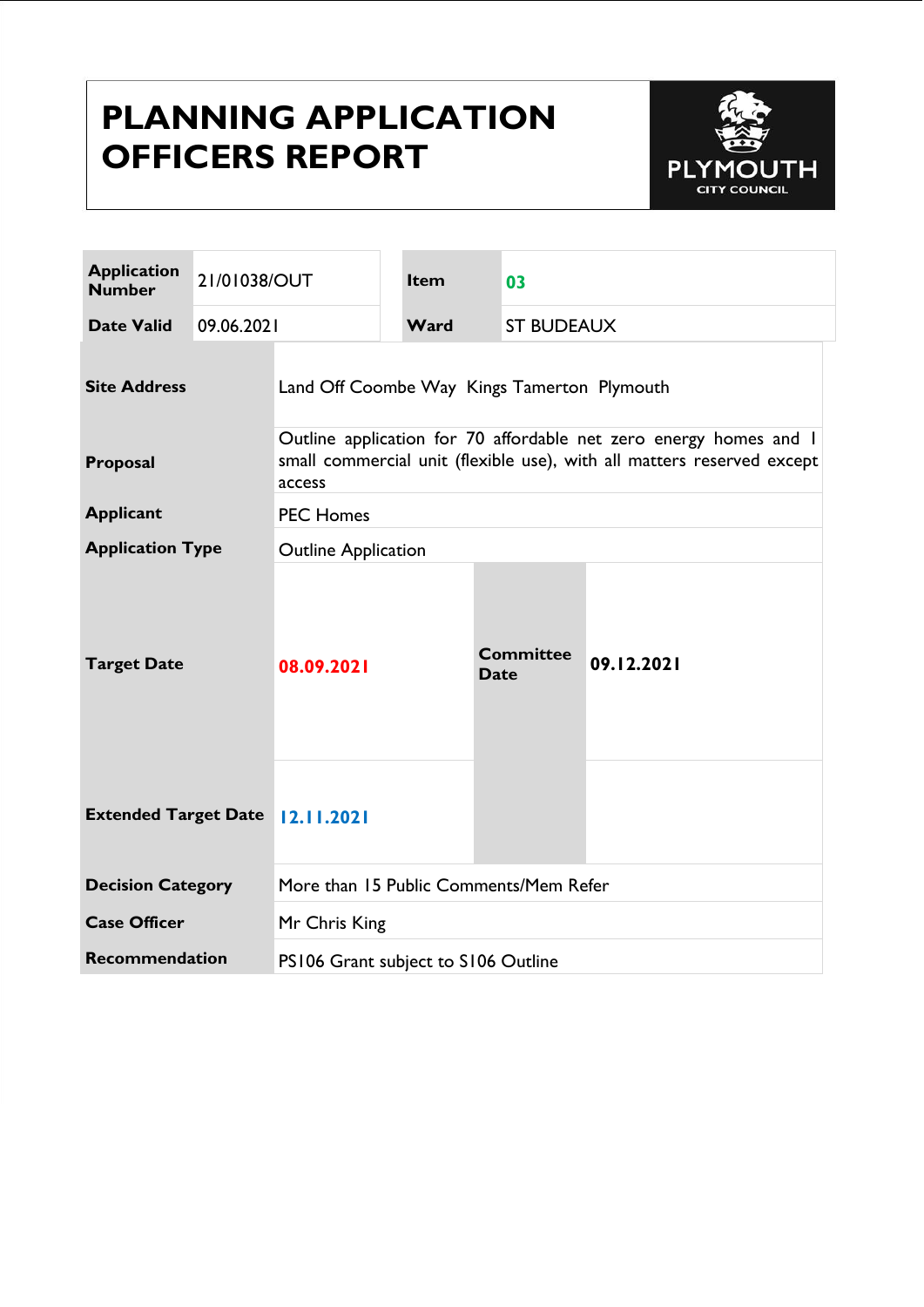

This application has received more than 15 letters of representation contrary to officers' recommendation, and has been referred to planning committee by Ward Cllrs.

#### **1. Description of Site**

The application site is Greenfield in character, located in the Kings Tamerton area of the St Budeaux Ward, to the north of the City Centre. Access is provided from Coombe Way via an existing road spur to the north of the site. Coombe Way links to Kings Tamerton Way, which serves as a local distributor. Adams Close (cul-de-sac) is located at the southern end but with no formal means of passage. Informal tracks have been observed 'criss-crossing' the site.

The west of the site is bounded by the rear gardens of properties along Kings Tamerton Road, the north of the site separated from a number of houses within Coombe Way, the east of the site is bounded by dense, unmanaged woodland and the south of the site adjoins Adams Close.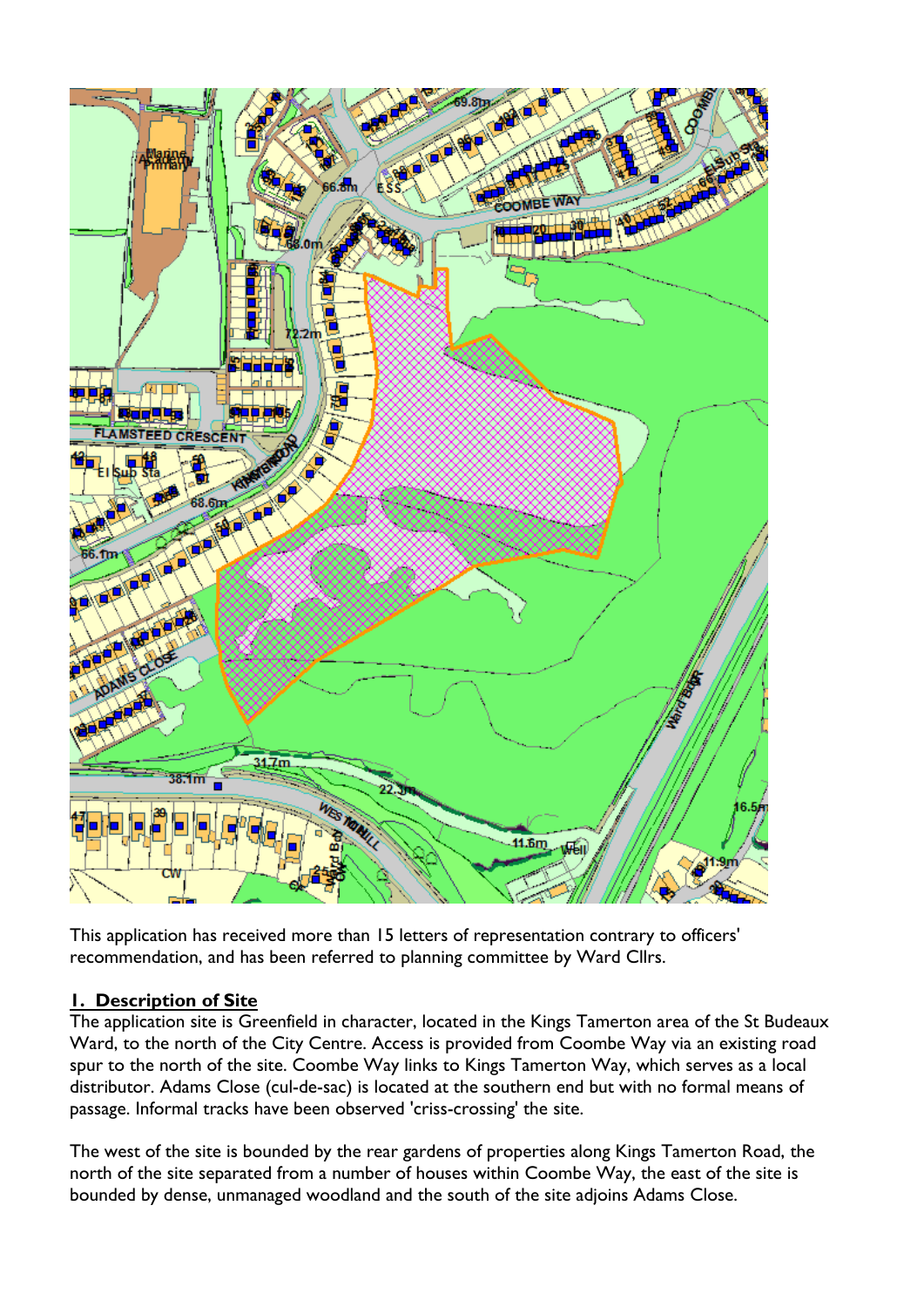Measuring 2.56ha, the site undulates in numerous directions however the overriding topography is the sites slope to the east-southeast towards the St Budeaux Bypass (A3064) and Weston Mill Hill. As such, the site presents itself as a 'hillside', which can be viewed from a number of vantage points on the eastern side of the Bypass (North Prospect/Burrington Way Business Park). The site presents a mixture of unmanaged scrub-grassland, bushes, trees and hedgerows.

#### **2. Proposal Description**

Outline application for 70 affordable net zero energy homes and 1 small commercial unit (flexible use), with all matters reserved except access.

#### **3. Pre-application Enquiry**

None

### **4. Relevant Planning History**

19/01772/OUT - Hybrid Application comprising two parts: Part 1: Full Planning Permission for the erection of 30no. Dwellings (Class C3) with associated works and infrastructure. Part 2: Outline Planning Permission for up to 38no. Affordable homes (minimum 21no.) (Class C3) with all matters reserved except access - Withdrawn as the applicant was unable to sign the S106 agreement.

18/00193/OUT - Hybrid Application comprising two parts: Part 1: Full Planning Permission for the erection of 30 Dwellings (Class C3) with associated works and infrastructure. Part 2: Outline Planning Permission for 21 Self Build Plots (Class C3) with all matters reserved except access - Withdrawn to allow the applicant to undertake further survey work relating to drainage and landscape.

87/01406/30 - Outline application to develop land for residential purposes (Regulation 4 proposal) - Granted Conditionally.

#### **5. Consultation Responses**

Economic Development - No objections, but require an Employment and Skills Plan to be submitted and approved.

Education - No comments received.

Environment Agency - No comments received.

Housing Delivery Team - No objections subject to further details reserved by conditions and S106 agreement.

Lead Local Flood Authority - No objections subject to further details reserved by conditions.

Local Highway Authority - No objections subject to further details reserved by conditions.

Low Carbon Team - No objections subject to further details reserved by conditions.

Ministry of Defence (MOD) Safeguarding - No objections.

Natural Infrastructure Team - No objections subject to further details reserved by conditions and S106 agreement.

Office for Nuclear Regulation (ONR) - No comments received.

Police Architectural Liaison Officer - No objections.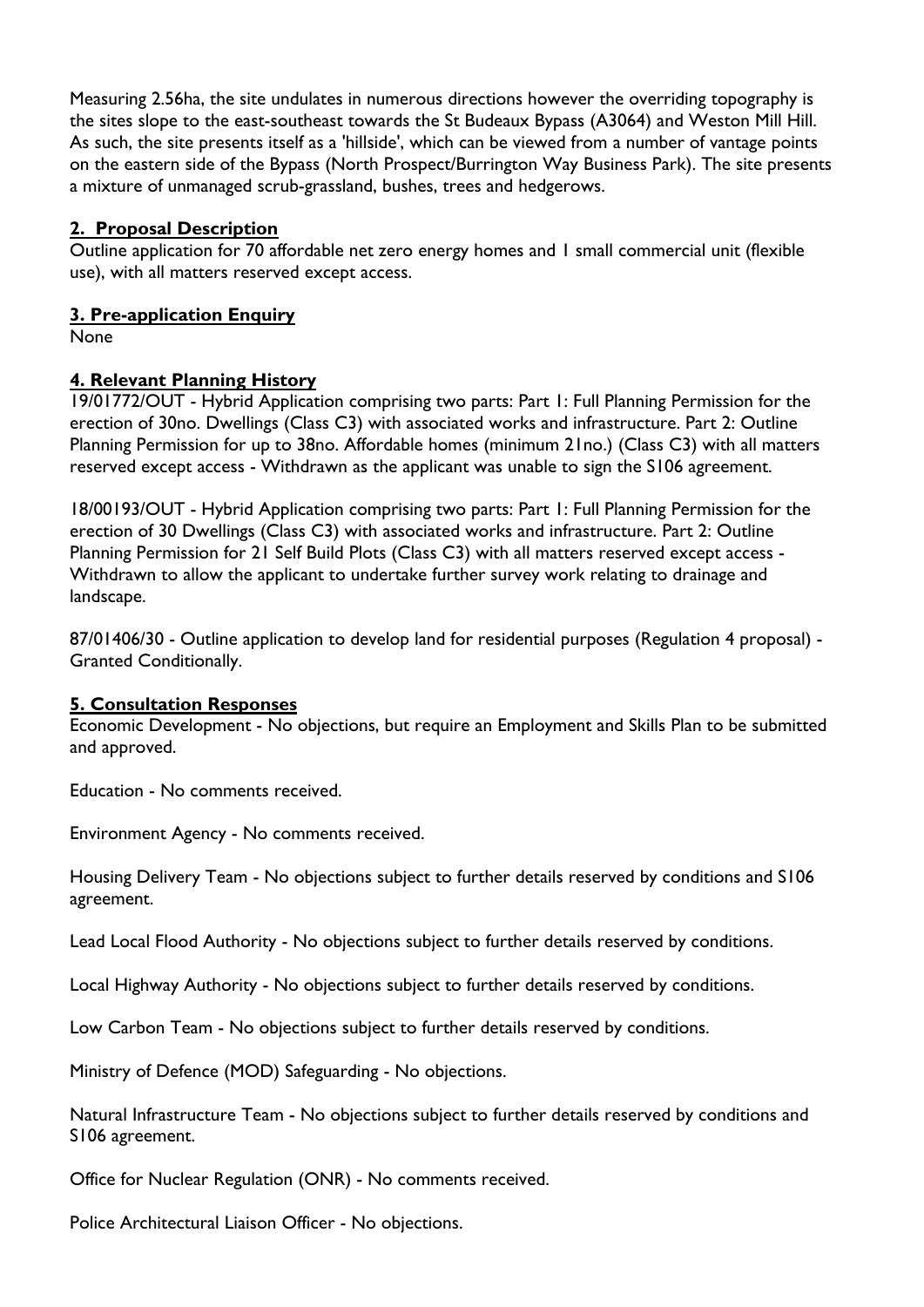Public Health - No objections subject to financial contribution for the improvement of local health services.

Public Protection Service - No objections subject to further details reserved by conditions.

South West Water - No objection to surface water being managed in accordance with the submitted drainage strategy, subject to detailed drainage design being submitted for prior approval.

Urban Design / Historic Environment Team - No objections subject to further details reserved by conditions.

### **6. Representations**

The Local Planning Authority received a total of 80 letters of representations; 58 of which object to the planning application and 22 offer support.

The objections are summarised as follows:

#### Material planning issues

*Traffic, Highways and Transport*

o Kings Tamerton Road is already a danger for pedestrians with speeding cars. Introducing more cars to the area will worsen this.

o There are a lack of safe pedestrian crossings throughout the area.

o Large logistical vehicles for construction of new development won't fit down Kings Tamerton Road as it is narrow.

o More cars in the area will put children's lives at risk as many of them walk to school

o Adding more traffic onto the small entrance of Coombe Way is unsafe as this area is already congested.

o Questions whether traffic calming could be introduced along Kings Tamerton Road.

o Road surfaces have become increasingly worn which will get worse with more vehicles.

o The highways survey was carried out only in February which is a generally quiet month. Regular highways surveys must be done throughout the year.

o Access for emergency services will be restricted.

o Inaccurate number of Coombe Way dwellings listed in the Transport Statement. This impacts the percentage increase of traffic movement at the Coombe Way junction with Kings Tamerton Road. o The unreliable bus service will not appeal to new residents, so they will revert back to private car

use causing on-street parking issues.

o At present there is lack of an exit road from the estate - Questions over whether a road would be formed linking the proposed estate with Weston Mill Road.

#### *Parking*

o Coombe Way and Kings Tamerton Road are already narrow and difficult to drive on due to parked cars.

o Severe parking issues on Kings Tamerton Road around the primary school. These will be worsened by the new development.

o Noted that the unsafe car parking experienced in the area was not mentioned in the Transport Statement dated 4 June 2021 submitted by the council.

o Car parking space shouldn't be provided as people shouldn't be encouraged to have a private car.

o On-street parking issues - no way of controlling how many cars are parked on-street per dwelling.

#### *Residential / environmental amenity impacts*

o High buildings would cause shadowing and loss of light for existing residents.

o Resident's properties would be overlooked by new houses and apartments causing privacy issues.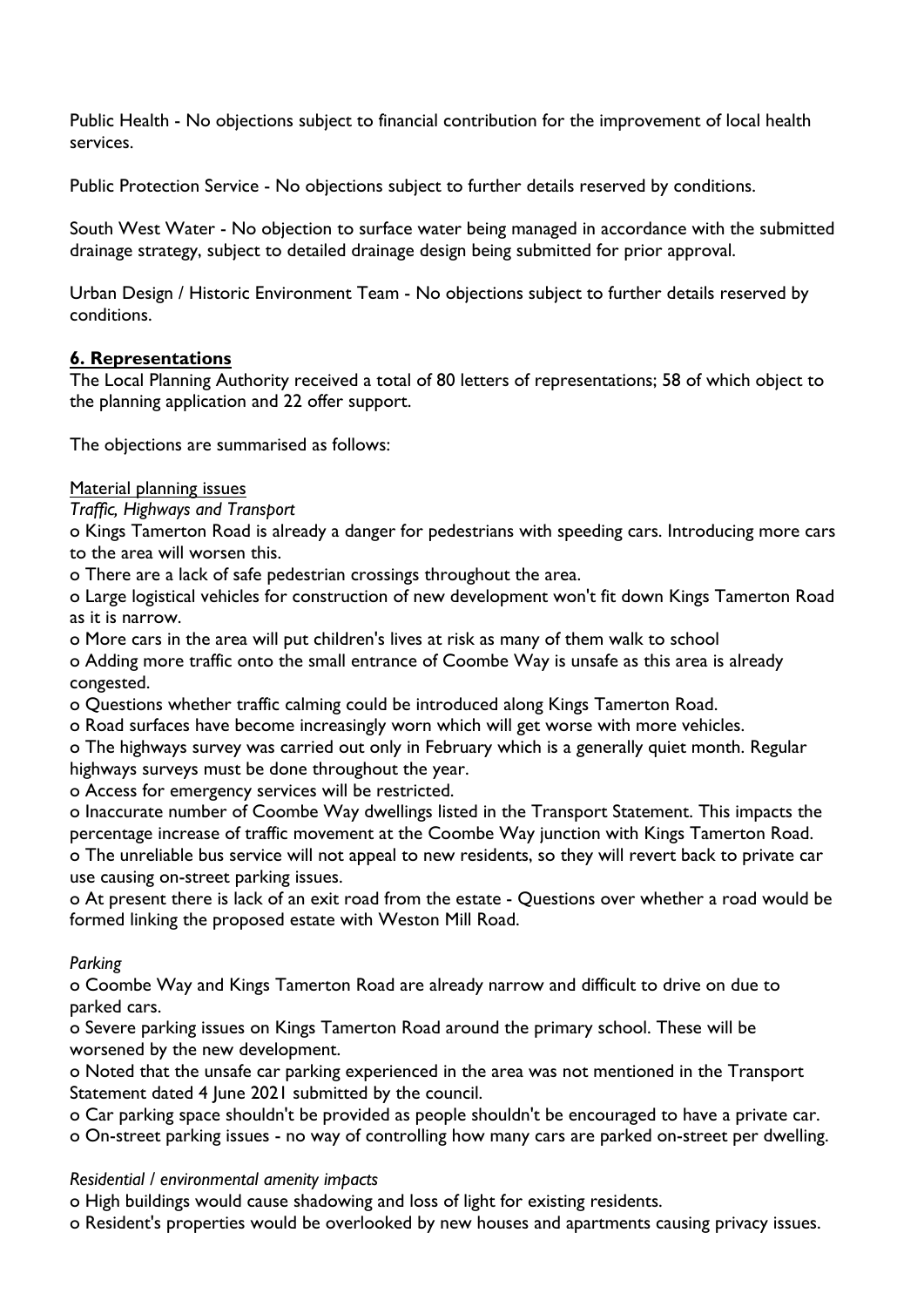o The proposed apartments are out of character for the area. Would negatively impact the aesthetic pleasure of the area.

o The development will lead to an increase in air pollution which is detrimental to health.

o Noise and disturbance.

o The street is currently regarded as peaceful with little road noise, but it is believed the development will bring with it noise.

o Noise disturbance during construction will decrease the standard of living for residents for many months.

o Dirt and dust created from construction will decrease quality of life for residents.

### *Surface Water Drainage and Flooding*

o Drainage is already an issue. The existing infrastructure won't be able to cope with the extra volume of waste water from new development.

o The development needs its own drainage infrastructure and cannot rely on existing drainage system.

o The proposed drainage solution could greatly impact the nearby Ham Woods Local Nature Reserve.

o Nearby watercourses such as Ham Brook are already poorly maintained with obstructions. Adding the run-off from 70 new homes would exacerbate issues with this.

o The development will cause harm to Weston Mill Village due to increased water runoff leading to a risk of flooding. Flood risk in this area is already high.

o A full survey of the capacity of existing drainage systems must be done at Weston Mill creek. From this an assessment should be made on the effect of increased discharge on houses in Weston Mill village. Measures should be put into place to mitigate against flooding in Weston Mill village.

### *Wildlife and biodiversity*

o The site is home to a large amount of flora and fauna and is an important habitat for many species. o Local wildlife such as bats, bees, birds, foxes and deer is already being disrupted by drainage works. Fears that more wildlife will leave the area due to the development.

o Deer and foxes will walk on the roads more often, causing road traffic incidents.

o There are limited green spaces left in the area for residents to walk in and enjoy.

o Reduction of hedgerows is not being mitigated against within plans.

o An area of natural beauty should not be taken away from the residents as it is vital for health and wellbeing.

o Argued that the council should be making better use of existing housing stock or brownfield sites within Plymouth.

o Loss of trees means higher levels of CO2.

o The land adjacent to the site must be designated as a Local Nature Reserve with long-term management. Without this designation and commitment to manage the site, the application cannot provide mitigation to compensate for loss of green field site. As the LNP is out of the red line boundary, it should be established and commitment to manage it should be made before grant of any permission.

# *Community/health facilities*

o Available spaces in schools are already low which will be made worse by the development.

o Doctor's surgery - already overfilled so adding more residents would make it impossible to get an appointment, impacting existing residents' quality of life.

- o 3 year waiting list for the NHS dentist in the area.
- o Lack of community facilities for all ages.

o Current bus service is very poor and needs improvement before this development is approved.

#### *S106 and Maintenance*

o Questions over there being no mention of Section 106 agreement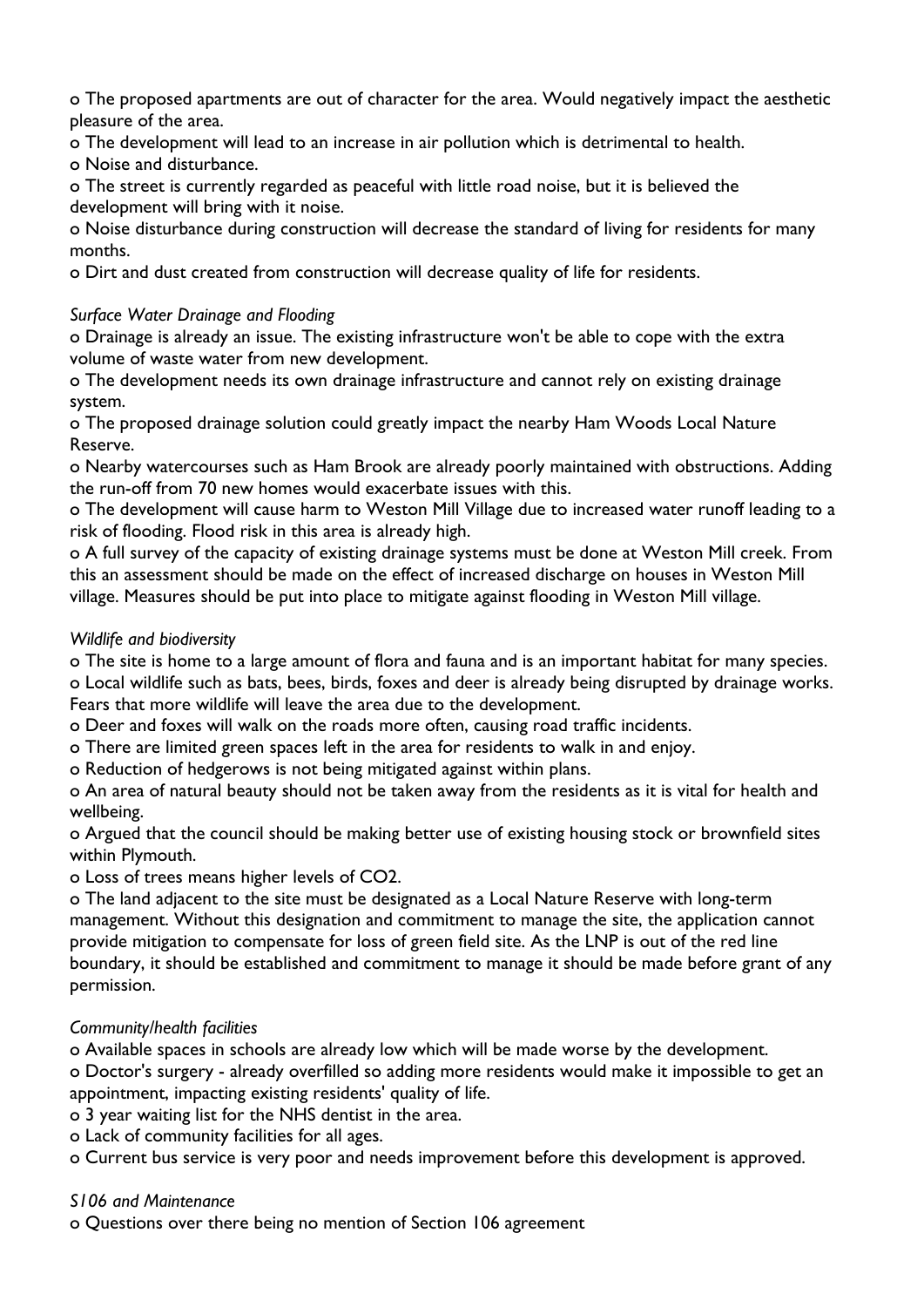o What Section 106 contribution is the council willing to provide to the community?

o Questions over who would maintain the proposed recreational areas and prevent vandalism and littering.

#### *Planning History*

o It is argued that on more than one occasion planning permission has been refused for this site so there are questions as to why it has been chosen for development again.

### *Housing numbers, type and delivery*

o The JLP indicates a development of 40 dwellings, yet the application proposes 70. Must be showed how this is not over-development.

o Lack of provision for the needs of the elderly (the area is diverse in age), disabled people and children.

o Questions raised over why the housing stock is proposed to be for new starters only.

o Argued there should be a mixture of social and private housing - Issues raised over the fact all the housing will be affordable.

o Kings Tamerton already has enough social housing.

o The developer has not yet proved how the properties will be net zero

o The current application states that PEC will develop the eastern part of the site but there is uncertainty over who will develop the western site - matter of concern as there is lack of information over housing design and no reassurance for neighbouring properties

o Building heights must be clarified.

### Non-material planning issues

o A pleasant view has been valuable to many during the pandemic.

o House prices will drop because of construction work.

o Perceived depreciation in value of property due to loss of view.

o Need assurances from the council over the vetting process for the houses. The council must assure residents that only people of good behaviour live in the estate to avoid issues of ASB and crime.

The letters of support are summarised as follows:

o The land has been identified for housing for some time and is allocated for development in the Joint Local Plan policy PLY58.3.

o There is a recognised and urgent need for more affordable housing in line with policies DEV7 and DEV7 of the Joint Local Plan which this development will help to address.

o Would bring wider benefits to the community by opening up access to existing green spaces and responding to needs on site including informal play areas, allotments and community spaces.

o Other benefits include a potential car club or E-bike hire

o Will support the Council's target of Plymouth having net zero emissions by 2030.

o The project aims to deliver a net gain in biodiversity with potential for a local nature reserve.

o Development of high quality eco housing should be a priority and this is a chance for Plymouth to set an example for other developers to follow.

o Residents of net zero houses benefit from very low running costs. This means they would have more money to spend in the local economy.

The application was re-advertised following the submission of updated documents. Ten further letters were received, with the following new comments being made:

o Development will result in a loss of biomass and will increase global warming.

o Not enough school places.

o Commendable to see such concern for the environment and world global

o Warming, perhaps it might be easier to plant trees in the field.

o Inaccurate transport survey.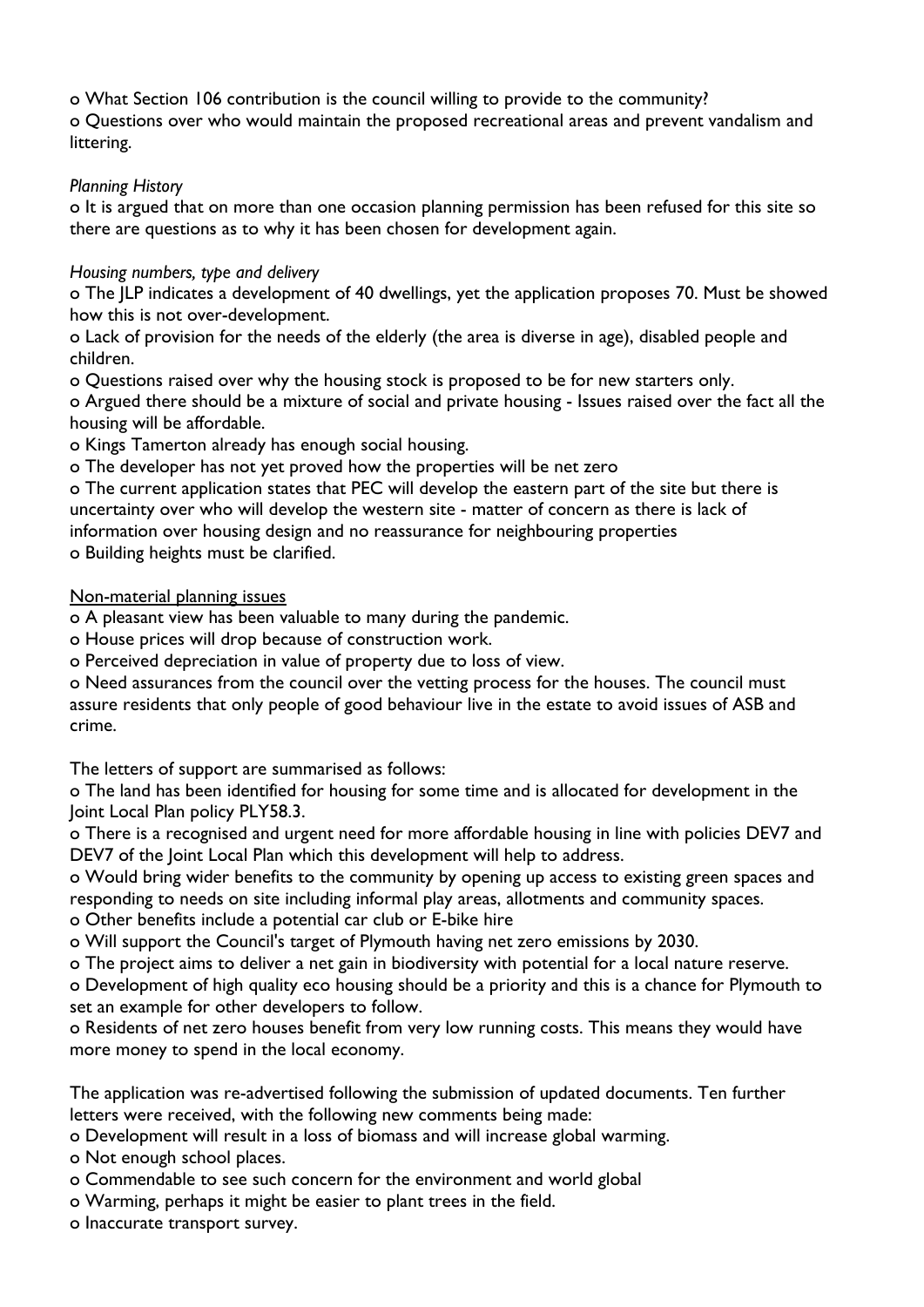- o Revisions do not address the under provision of parking.
- o Object to a commercial property in a residential area.
- o Empty buildings and brownfield sites should be prioritised over greenspaces for development.

The application was re-advertised for a third time following the submission of a viability appraisal. Four further letters have been received which make the following new observations:

- o Will help achieve the councils carbon emissions targets
- o Proposal lacks detail on Phase 2

o Should this have been a full application, rather than an Outline so the full impact could have been assessed.

- o Land value of £1 will grate on residents.
- o £70k S106 offer seems low and will need to be explained.
- o LNR designations detail is insufficient.

#### **7. Relevant Policy Framework**

Section 70 of the 1990 Town and Country Planning Act requires that regard be had to the development plan, any local finance and any other material considerations. Section 38(6) of the 2004 Planning and Compensation Act requires that applications are to be determined in accordance with the development plan unless material considerations indicate otherwise. For the purposes of decision making, as on March 26th 2019, the Plymouth & South West Devon Joint Local Plan 2014 - 2034 is now part of the development plan for Plymouth City Council, South Hams District Council and West Devon Borough Council (other than the parts of South Hams and West Devon within Dartmoor National Park).

On 26 March 2019 the Plymouth & South West Devon Joint Local Plan was adopted by all three of the component authorities. Following adoption, the three authorities jointly notified the Ministry of Housing, Communities and Local Government (MHCLG) of their choice to monitor the Housing Requirement at the whole plan level. This is for the purposes of the Housing Delivery Test (HDT) and the 5 Year Housing Land Supply assessment. A letter from MHCLG to the Authorities was received on 13 May 2019 confirming the change. On 19th January 2021 MHCLG published the HDT 2020 measurement. This confirmed Plymouth, South Hams and West Devon's joint HDT measurement as 144% and the consequences are "None".

Therefore a 5% buffer is applied for the purposes of calculating a 5 year land supply at a whole plan level. When applying the 5% buffer, the combined authorities can demonstrate a 5-year land supply of 5.8 years at end March 2021 (the 2021 Monitoring Point). This is set out in the Plymouth, South Hams & West Devon Local Planning Authorities' Housing Position Statement 2021 (published 12th November 2021).

Other material considerations include the policies of the National Planning Policy Framework (NPPF), Planning Practice Guidance (PPG), National Design Guidance (2019), and the scale and urgency of the climate change emergency, and Plymouth City Council's Declaration on Climate Emergency (2019) for a carbon neutral city by 2030. Additionally, the following planning documents are also material considerations in the determination of the application:

- Plymouth and South West Devon Supplementary Planning Document 2020 (JLP SPD)

- Developer Contributions Evidence Base 2020

- The Town and Country Planning (Development Management Procedure) (England) Order 2015 (DMPO)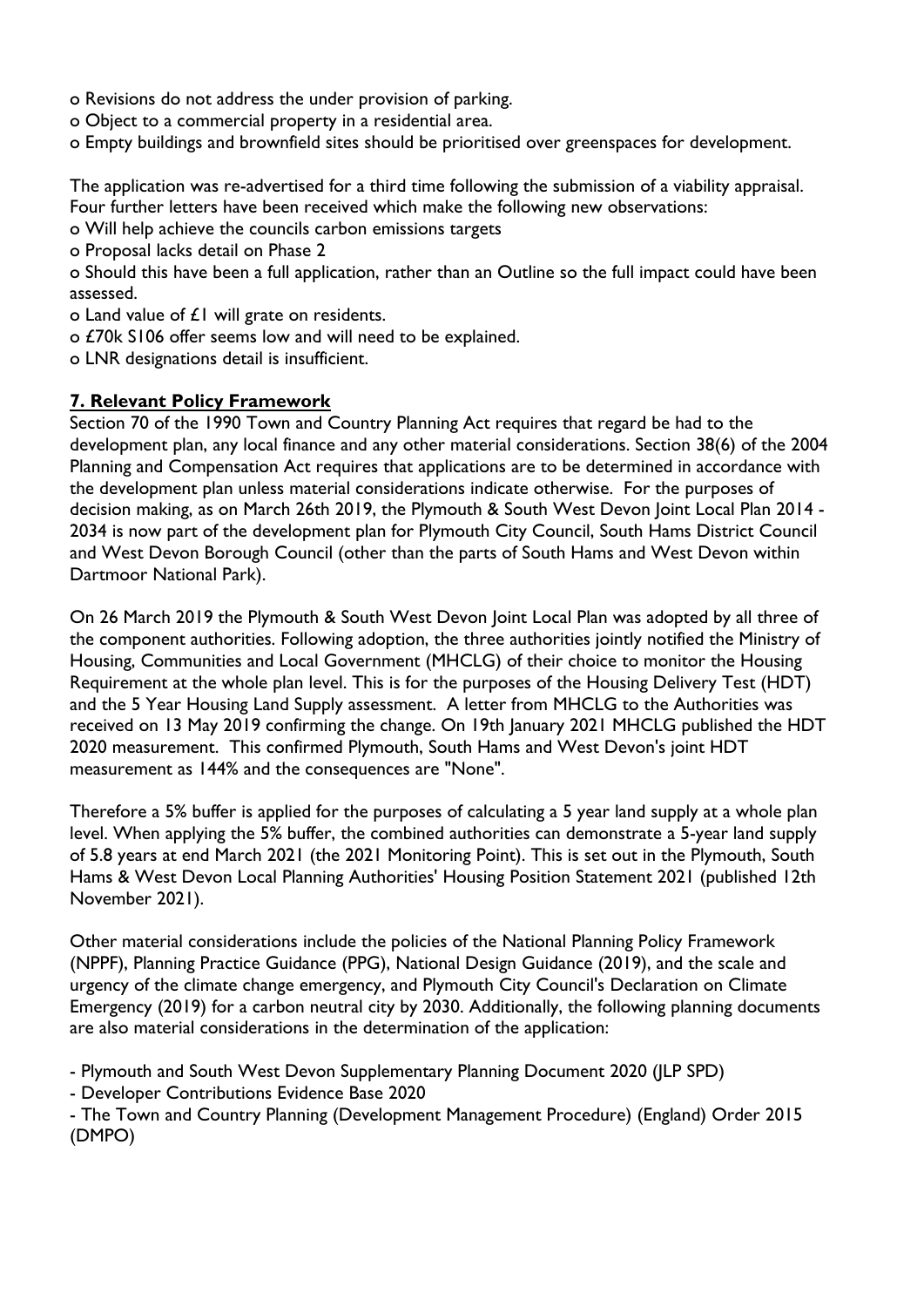### **8. Analysis**

1. This application has been considered in the context of the Plymouth and South West Devon Joint Local Plan 2019 (the Joint Local Plan), the National Planning Policy Framework (the NPPF) and other material policy documents as set out in Section 7.

2. Paragraph 2 of the NPPF highlights that "planning law requires that applications for planning permission be determined in accordance with the development plan, unless material considerations indicate otherwise." Para 2 adds that the NPPF "must be taken into account in preparing the development plan, and is a material consideration in planning decisions".

3. The Joint Local Plan forms the Councils statutory development plan. This application turns upon the following strategic objectives contained within the Joint Local Plan:

- SO1 Delivering the spatial strategy;
- SO11 Delivering high quality development;
- SO12 Delivering infrastructure and investment:
- SPT1 Delivering sustainable development:
- SPT2 Sustainable linked neighbourhoods and sustainable rural communities;
- SPT3 Provision for new homes;
- SPT9 Strategic principles for transport planning and strategy;
- SPT12 Strategic approach to the natural environment;

4. The application has been assessed against the following Joint Local Plan development policies:

- PLY58.3 Coombe Way & Kings Tamerton Road (Site allocations in the south of Plymouth);
- DEV1 Protecting health and amenity;
- DEV2 Air, water, soil, noise, land and light;
- DEV7 Meeting local housing need in the Plymouth Policy Area;
- DEV9 Meeting local housing need in the Plan Area;
- DEV10 Delivering high quality housing;
- DEV19 Provisions for local employment and skills;
- DEV20 Place shaping and the quality of the built environment;
- DEV23 Landscape character;
- DEV26 Protecting and enhancing biodiversity and geological conservation;
- DEV27 Green and play spaces;
- DEV28 Trees, woodlands and hedgerows;
- DEV30 Meeting the community infrastructure needs of new homes;
- DEV32 Delivering low carbon development;
- DEV33 Renewable and low carbon energy (including heat);
- DEV35 Managing flood risk and water quality impacts;

- DEL1 - Approach to development delivery and viability, planning obligations and the Community Infrastructure Levy.

5. The principle issues relating to this Outline application are considered to be:

- Access and Layout
- Transport, Highways and Parking
- Landscape, Biodiversity and Green Space
- Residential Amenity
- Housing Mix and Tenure
- Low Carbon Development and Climate
- Surface Water Drainage and Flood Risk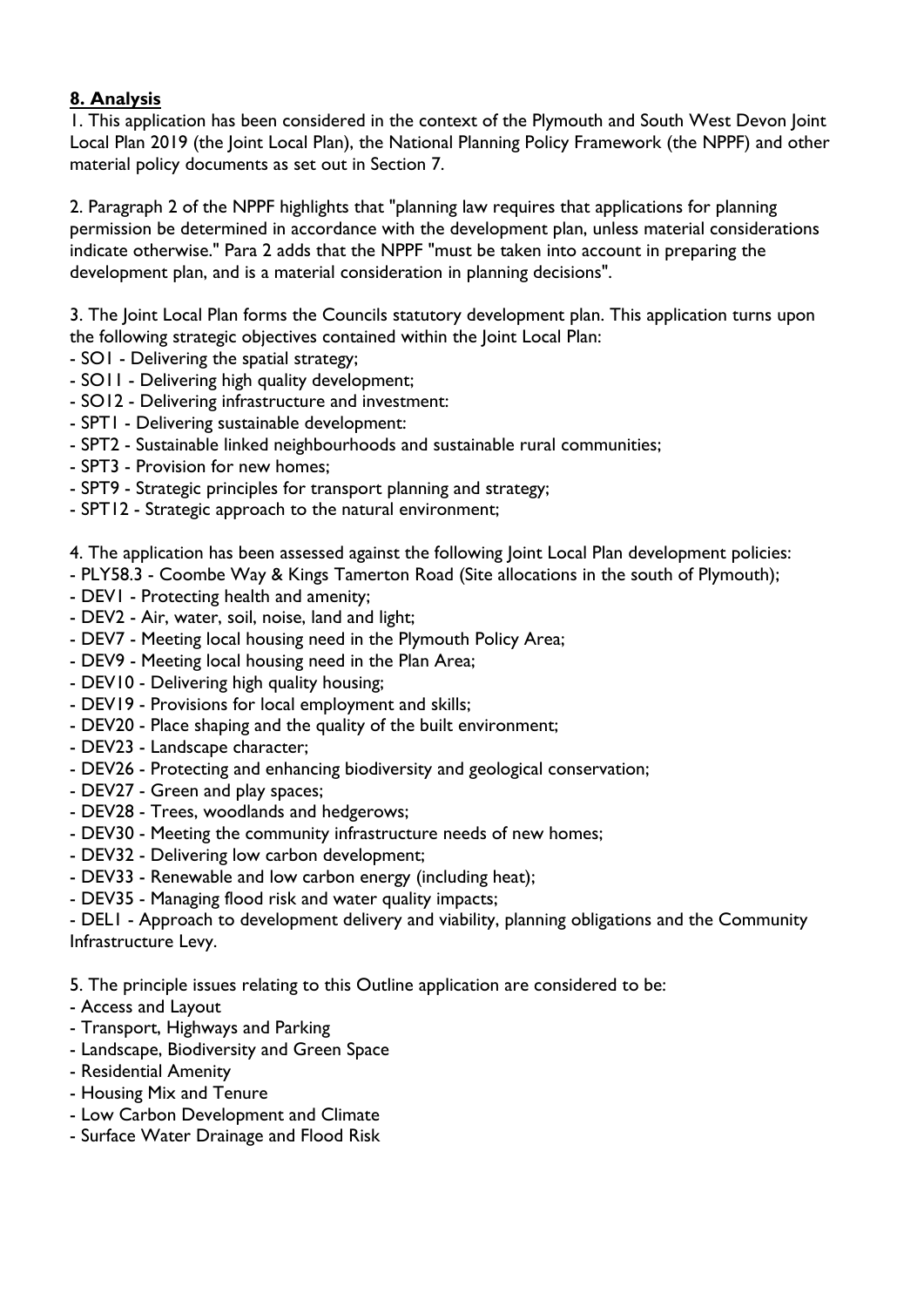#### Principle of Development

6. This Outline application seeks consent for 70 Net-Zero dwellings spread across two phases. Phase 1 would deliver 40 dwellings whereas Phase 2 would deliver the remaining 30 dwellings. All matters have been reserved except access, which is proposed to be provided via Coombe Way.

7. The site is allocated in the Joint Local Plan, by way of policy PLY58.3. Identified as 'Coombe Way & Kings Tamerton', the policy seeks to deliver an estimated 40 dwellings as well as providing contributions towards convenient pedestrian and cycle access to the forthcoming Local Nature Reserve (LNR).

8. Although not a brownfield site, i.e. it is not previously developed land; the site is not allocated (protected) in the Joint Local Plan as Green Space (as defined through Policy DEV27). Although officers are aware of the informal use of this site by local residents, this land is not intended to provide such a function. However, and in recognition of these concerns, Policy DEV58.3 includes a requirement to improve access to the LNR. This will provide wider amenity benefits for both existing and future residents when compared to the current informal situation.

9. As such, and contrary to a number of letters of representations, the principle of residential development has been established on this site. The allocation for housing has been through the examination process, and officers note that no objections were received contesting its suitability for housing during the Regulation 19 consultation process.

10. Officers note the concerns raised within the submitted letters of representation which identify the uplift on unit numbers compared to the policy allocation within the Joint Local Plan. Notwithstanding any technical matters which will be discussed further in the report, officers have considered these concerns very closely.

11. The evidence that underpinned the allocation capacity refers to a pre-application (live at the time) that was guided by a Council Site Planning Statement (SPS) as part of the successful 'Plan for Homes' initiative. SPS' don't address all the issues which may need to be considered during the course of an application and don't establish policy, but can assist the development process by bringing together the key planning and design issues. They aren't legally binding and haven't been through a formal consultation process.

12. Having reviewed the SPS, it clearly refers to the fact that the site is constrained and the developable area is a maximum of 2Ha and a potential capacity of 41 dwellings. As such the quantum of development included in the policy allocation was informed by the SPS and not the Strategic Housing Land Availability Assessment (SHLAA) as it was considered a more detailed assessment of the developable area/quantum than the SHLAA.

13. For comparison, the capacity assumptions where developable area formulas and density assumptions are used, the SHLAA identified an unconstrained capacity of 119 dwellings but refers to a constrained capacity of 40 dwellings informed by the detailed SPS (and pre-app).

NB: a SHLAA is a technical exercise to determine the quantity and suitability of land potentially available for housing development. It is not a site allocations exercise; and its purpose is to provide a robust indication of *aggregate housing capacity at local authority level.*

14. Officers note that the SPS refers to 2, 3 and 4 bedroom 2 storey homes whereas this Outline application includes a significant number of apartments. The key issue therefore has been for officers to establish whether the proposal for extra homes is essentially on the same developable area. For example, and consider density per hectare (dph) 70 dwellings (houses and apartments) on 2Ha is a more efficient use of land (35dph) than 40 dwellinghouses on 2Ha (20dph).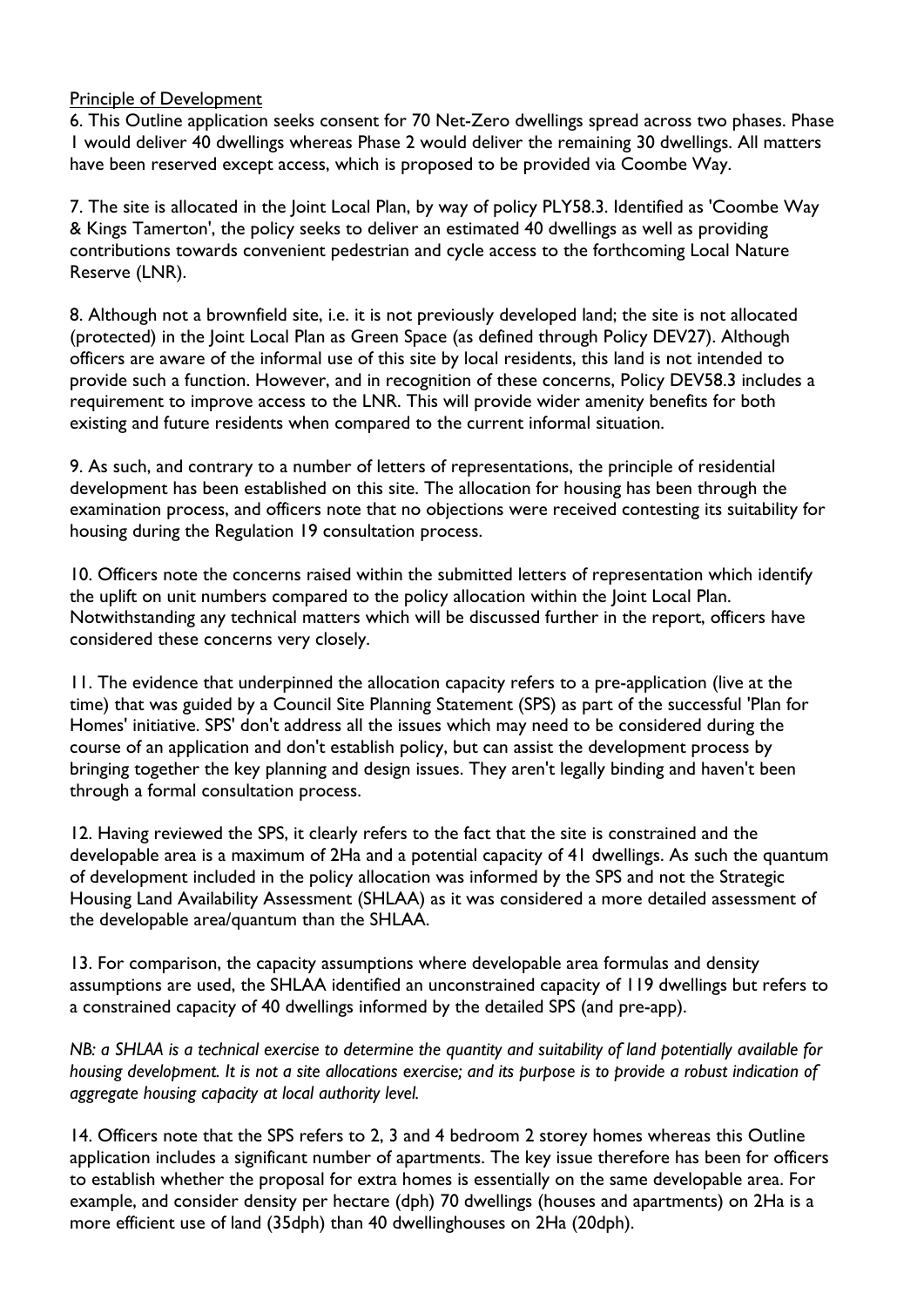15. The applicant has also assessed the density per hectare. They shows that the density for 40 homes (allocation figure) would be 11dph, whereas the PEC Homes application would be 20dph (or alternatively 28dph for just the red line boundary). This is below the typical density of Kings Tamerton (around 33dph) and lower than common practice on new housing schemes (35dph or above).

16. Paragraph 124 of the NPPF states that:

*"Planning policies and decisions should support development that makes efficient use of land, taking into account:*

a) the identified need for different types of housing and other forms of development, and the availability of *land suitable for accommodating it;*

*b) local market conditions and viability;*

c) the availability and capacity of infrastructure and services - both existing and proposed - as well as their *potential for further improvement and the scope to promote sustainable travel modes that limit future car use;*

*d) the desirability of maintaining an area's prevailing character and setting (including residential gardens), or of promoting regeneration and change; and*

*e) the importance of securing well-designed, attractive and healthy places."*

17. The Joint Local Plan champions the need for effective use of land, prioritising brownfield sites. Although not a brownfield site, it has been allocated for housing development. Increasing the quantum of development on this site is likely to reduce the burden in the future on other greenfield sites so optimising the way in which the site is developed is important at a strategic and local level, promoting sustainable development.

18. When considering the above in the context of the Illustrative Masterplan, whereby Phases of the development are annotated, it would show that a smaller development could result in an incomplete/ineffective use of the site. The principal spine road traversing the site, framed by dwellings either side, creates a pattern of development that relates to the surrounding built form connecting Coombe Way to Adams close. Leaving the southern parcel (Phase 2) of the site undeveloped would not fulfil the entire allocation.

19. This same Masterplan presents a situation that provides strengthened buffers to the properties along Kings Tamerton Road; as well as clearly showing a significant degree of separation from the properties along Coombe Way and Adams Close. Much of the 'developable' area is being left to public amenity space, demonstrating that the proposal, if approved, could result in a well laid out scheme.

20. The figure of 40 dwellings was based on a conservative approach, assuming the site was heavily constrained. The SHLAA formulas took no regard for constraints and arrived at 119 dwellings. The applicant has thorough analysed the site, its context, topography, and features and has presented a scheme that sits somewhere in the middle between the constrained allocations and the unconstrained formula.

21. Officers are satisfied that the applicant has presented an acceptable density, and that the uplift in units does not result in 'overdevelopment'. Therefore the principle of 70 dwellings on this site is considered acceptable.

#### Illustrative Layout and Design

22. The application has been supported by a number of documents to aid the LPAs consideration of the likely suitability of a scheme. It is important however to note that these details are for illustrative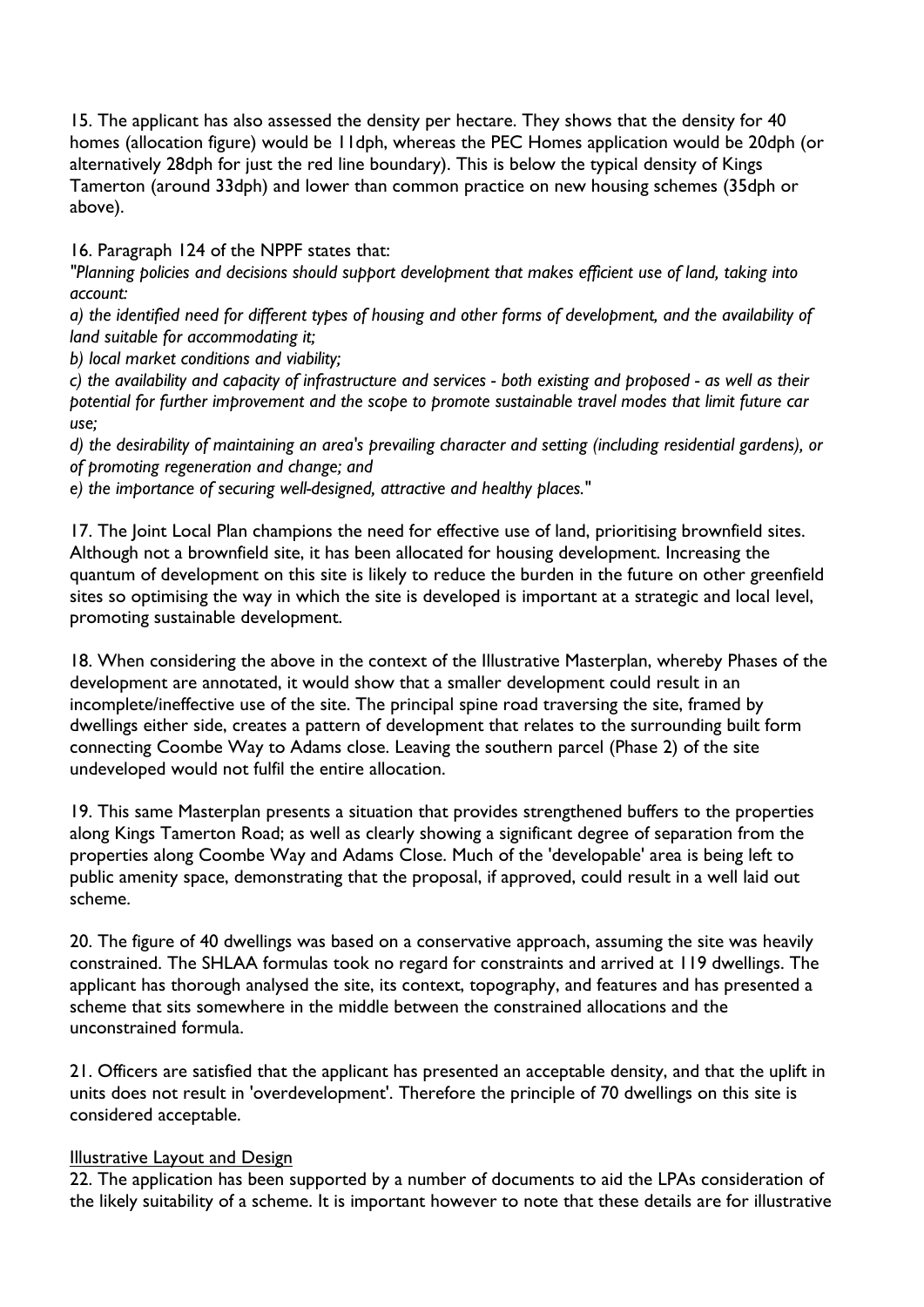purposes and could be changed should consent be granted with detailed design and layout being reserved matters.

23. As noted, access is proposed from Coombe Way and the Illustrative plan proposes a single main spine road to Adams Close. Dwellings are arranged either side of the road, and the central point of the development is marked is by a gentle bend in the road along with the placement of a small commercial/community unit. A range of greenspaces are interspersed around the site, reducing the impact of the built form. Private gardens are shown, further adding to the openness of the layout. The use of green and blue space buffers the eastern edge of the development where it meets the Greenspace/LNR.

24. As noted, the scheme now includes a small commercial facility, improving the sustainability credentials of the development whilst also providing opportunities for community space. A condition has been imposed to ensure only appropriate uses come forward.

25. The site is challenging from a topographical perspective being a hillside. The submitted sections give an idea of how the development could be cut into the site to achieve practical levels. The indicative scale of the properties are considered acceptable for the site i.e., a mix of two and three storeys. Whilst appearing feasible, officers welcome the submission of more detailed analysis as part of the reserved matters applications to ensure that building heights are kept as low as possible.

26. It is important to note that views are not protected however the Illustrative Masterplan shows that adequate separation can be achieved from existing properties when considering the JLP SPD ensuring that outlook is preserved. Reserved Matters applications will need to clearly demonstrate compliance with the JLP SPD to ensure outlook and access to light, particularly to properties along Kings Tamerton Road, is retained.

27. The Councils Urban Design officers have considered the site, its context and the illustrative masterplan and make no objections. Officers understand that the final design of the scheme will awarded through a design competition, and this should naturally raise the standards. However, and noting that it is at Outline stage, it has been agreed to include a condition that specifies a set of design principles. Each Reserved Matters application will need to set out how it meets these ensuring the design is appropriate for the site and fits the net-zero / Energiesprong ethos that underpins the application. Furthermore, and to promote community safety, a Secure by Design condition has been imposed to ensure each Reserved Matters application makes every effort to create a safe and secure community.

28. Concerns have been raised over the level of detail provided with respect to Phase 2 however officers are satisfied that the Masterplan shows clearly how this will integrate with Phase 1; and a range of conditions have been imposed to ensure consistency across the whole development. This also includes a condition to ensure that final landscaping plans are submitted for consideration in the event Phase 2 does not come forward.

#### Housing Mix and Tenure

29. The Outline application proposes 70 affordable homes (100%) and the illustrative details show the following mix across both phases: *Phase 1 - 40 dwellings* 6 x 1b apartments 16 x 2b apartments 8 x 2b houses  $10 \times 3b$  houses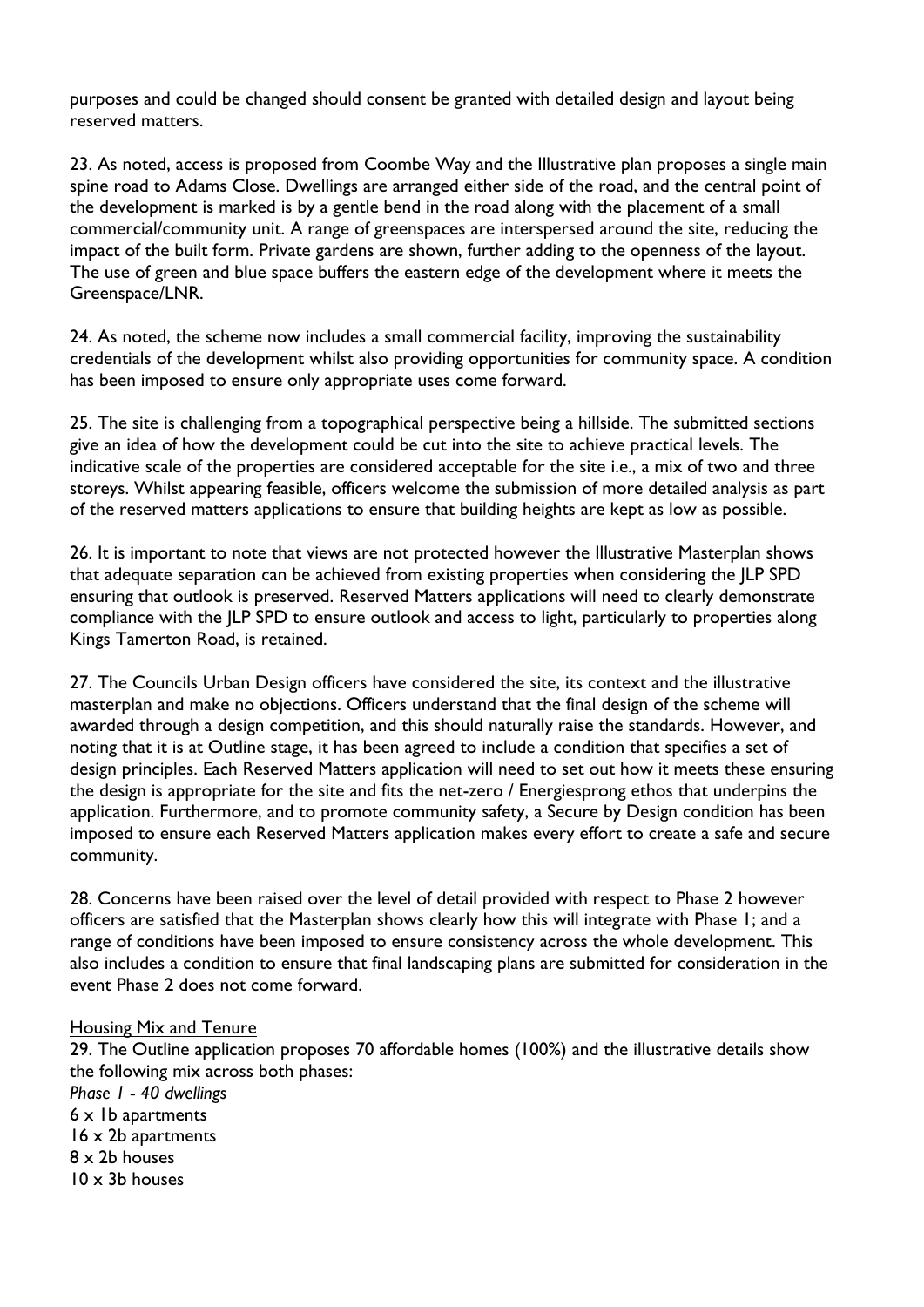*Phase 2 - 30 Dwellings* x 2b apartments x 2b houses x 3b houses x 4b houses

30. The above shows an indicative level of 40% apartments and 60% dwellinghouses.

#### *Affordable Housing Policy Context*

31. The Joint Local Plan makes provisions to deliver at least 19,000 new homes in the Plymouth Policy Area by 2034, of which 4,550 should be affordable (Policy SPT3 Provision for new homes). The Housing Delivery Team (HDT) therefore welcomes the application and supports the principle of development.

32. The Councils policy for affordable housing delivery is set out in Policy DEV7 (Meeting local housing need in the Plymouth Policy Area) of the Plymouth and Southwest Devon Joint Local Plan Joint Local Plan 2014-34 (JLP) and supported by the JLP Supplementary Planning Document (2020) (SPD).

33. Policy DEV7 requires at least 30% of the total number of dwellings to be affordable homes on developments of more than 10 homes. In this case, at least 21 of the dwellings should be secured as Affordable Housing in perpetuity.

34. Paragraph 4.79 of the JLP Supplementary Planning Document (SPD) sets out the Council's preferred tenure mix, which is 65% social rent and 35% affordable home ownership tenures such as shared ownership.

35. Paragraph 4.80 states that it may be possible to consider affordable rent units in lieu of social rent where viability considerations reduce the proportion of AH.

36. Paragraph 64 of the National Planning Policy Framework requires 10% of the overall number of homes on major developments to be affordable home ownership tenures; although 100% affordable housing schemes are exempt from this requirement.

#### *Housing Delivery Analysis*

37. The initial proposal was for a 100% affordable rent development. Paragraph 63 of the NPPF and the aforementioned local policy requirements/guidance seek to create sustainable, mixed and balanced communities comprising a mix of market and affordable housing. As such, the officers' preference would be to see a mixed tenure development comprising indistinguishable market, affordable home ownership and rented affordable housing units integrated across the site. The applicant was challenged on the rationale behind a 100% affordable rented scheme and advised that:

1) Providing social rented units would add significant pressure on the viability of the scheme; and 2) Shared ownership, and to some extent social rent, would make it difficult for the applicant to levy the 'Energiesprong' comfort charge that is required to fund the development.

3) Concerns regarding enforceability of the comfort plan on shared owners could undermine the viability of the development.

38. Officer's held further discussions with the applicant and requested viability evidence to demonstrate that the development could not accommodate social rented units. Further, the HDT challenged the applicant to include a proportion of shared ownership units to contribute to creating a more sustainable, mixed and balanced community with opportunities for home ownership.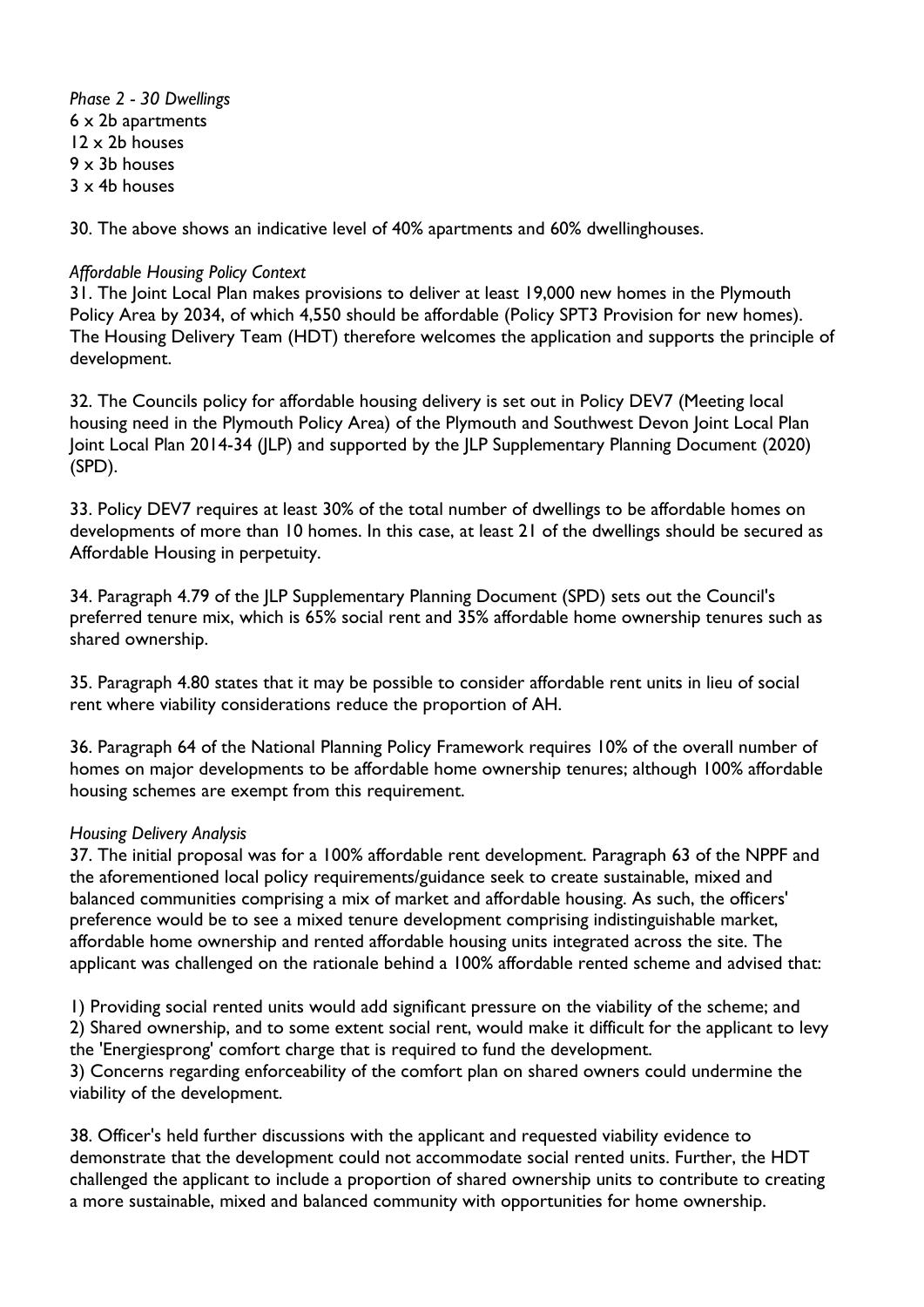39. The applicant has responded positively by submitting a viability appraisal to the Council's Viability Officer and by agreeing to provide 7no. shared ownership dwellings. On review of the evidence, officers accept that it would not be financially viable to provide social rented units on the site. This is in part caused by the development's reliance of grant and the reduction of social rent grant rates as a result of Plymouth not being considered a priority area for the Government's 'levelling-up' agenda. Officers therefore accept affordable rent in lieu of social rent in accordance with paragraph 4.80 of the SPD.

40. The inclusion of 7no. shared ownership units results in an overall tenure mix comprising 90% affordable rent units and 10% shared ownership. However, planning policy can only require 30% affordable housing, which would generate a requirement for 21no. affordable housing units of which 7no. would be shared ownership. The balance of the dwellings (49no.) are to be provided as additional affordable homes that will make a significant contribution to meeting local housing need.

41. There is a significant need for affordable housing in Plymouth with the number of households on the register increasing by over 1,500 since the start of the pandemic.

42. Policy DEV7 also seeks to deliver a wide choice of house types and it identifies smaller (1 bedroom) dwellings and larger 4 bedroom and executive homes as areas of particular housing need. The figures below show there are currently 8,689 households in Plymouth awaiting rented affordable housing (as of 01/11/2021):

- 1 bed 4,944
- 2 bed 2,176
- 3 bed 1,151
- 4 bed 350
- 5 bed 57
- 6 bed 8
- 7 bed 3
- Total 8,689

43. The Illustrative details show that the development seeks to provide a mix of 70no. one, two, three and four bedroom homes to help meet this need. In particular, officers welcome the inclusion of 3no. four bedroom homes in the mix as there is a high demand, yet lack of supply of larger properties as stated in Policy DEV7.

44. The HDT recognises the significant additionality and innovation that this development provides over and above planning policy and Building Regulations, which includes levels of affordable housing far in excess of policy and net zero carbon homes. If built, this will be a flagship development that will help to deliver the Council's Climate Emergency Action Plan commitments and to lead the way on Plymouth's journey to net zero.

#### *Affordable Housing Summary*

45. Officers consider that the proposal accords with, and far exceeds, the requirements of Policy DEV7, and the development justifies minor relaxation of the SPD guidance on preferred tenure mixes in order to achieve innovative and sustainable development and to meet local housing need. Officers acknowledge the concerns raised within the letters of representation and have secured some homeownership within the scheme. The inclusion of further shared ownership or open market dwellings is not considered necessary to make the development acceptable.

#### *Accessible Homes*

46. Policy DEV9 (Meeting local housing need in the Plan Area) of the JLP requires at least 20% of dwellings to meet national standards for accessibility and adaptability (Category M4(2) of Building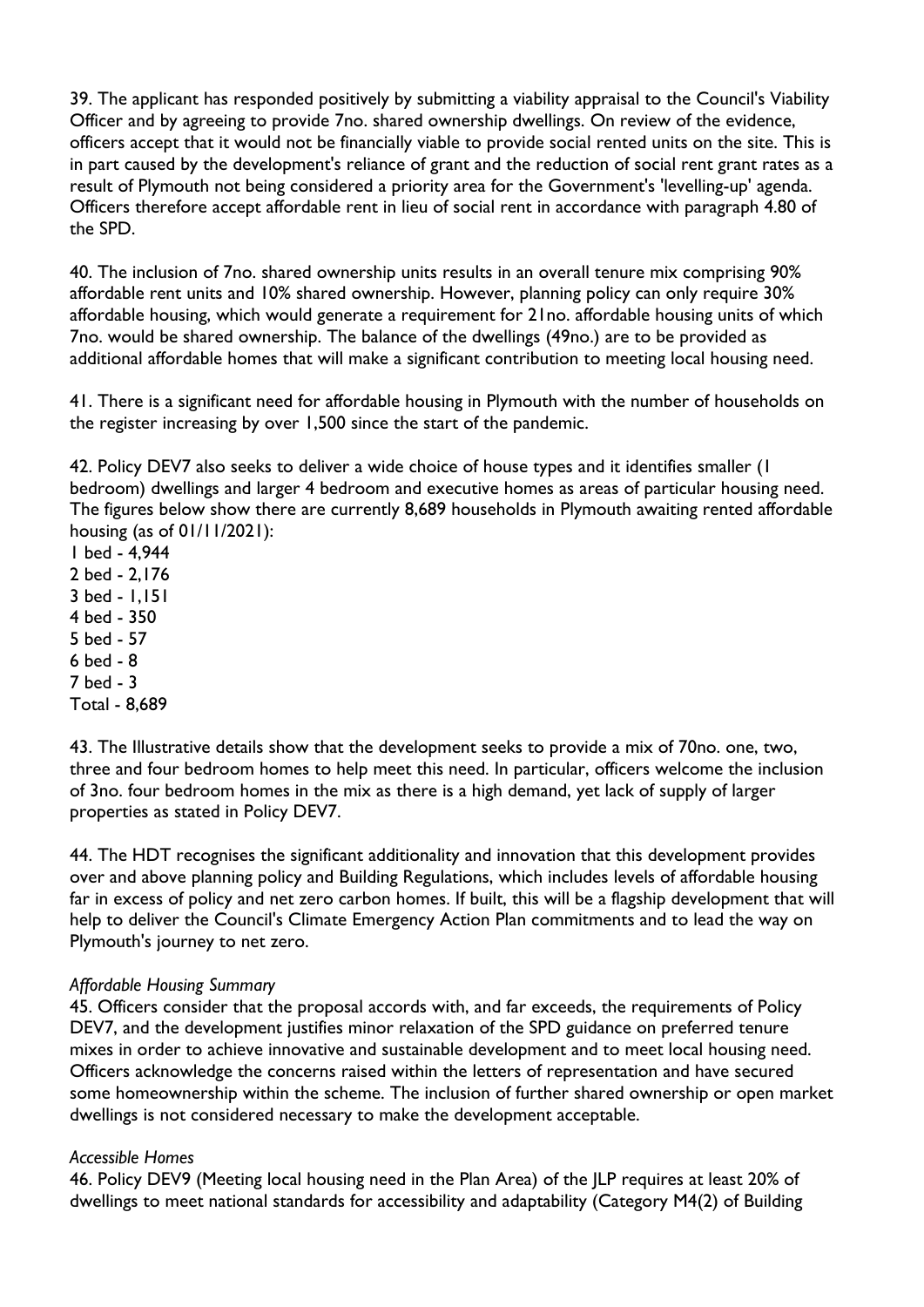Regulations) on developments of five or more homes; and at least 2% to meet national standards for wheelchair user homes (Category M4(3)) on developments of 50 or more dwellings.

47. The application details initially provided limited information on M4(2) and M4(3) provision. However, a policy compliant level of accessible housing has been secured through the S106 agreement, full details of which will be secured by condition.

#### Low Carbon Development

48. The applicant PEC has developed a design brief based on the principles of One Planet Living, Building for Life and the Energiesprong New Build Performance Specification. The Accompanying Design and Access Statement sets out PEC Homes ambitions:

49. *"PEC Homes wants to bring forward affordable, high quality, well designed, cooperative and sustainable* housing. It has a framework of design principles that embody these values and will be used to steer the design decisions on its development projects. PEC Homes' ability to achieve much of these will depend on its ability to implement a range of best practice solutions already being used elsewhere. But the need to deliver zero carbon housing in a replicable and affordable manner means it has to disrupt and innovate. To do *things differently PEC Homes intends to use the 'Energiesprong' approach.*

*The Energiesprong ('energy leap') approach was initiated by the Dutch Government in 2010 and developed by Dutch housing, construction and manufacturing industries. Since 2015, over 12,500 net zero homes have been delivered in the Netherlands, including retrofit and new build. The approach has been adapted and is being used in France, Germany, Italy and the UK, with the support of governments and the EU.*

Over 100 net zero home retrofits have been completed or commissioned so far in the UK (including 16 in Devon), and an 11 home new build project is underway in Scotland. The Kings Tamerton project will be the *first new build project in England and is therefore a flagship project of national significance."*

50. The proposal is clearly innovative and is an excellent approach to tackling the Councils Climate Emergency Declaration and ambitions of being carbon neutral by 2030.

51. In relation to Policy DEV32, the applicants have provided an Energy Statement, setting out the general approach as the development will be procured through a performance specification approach (Energiesprong) to achieve net zero energy. At this stage however it cannot determine the precise levels of renewable energy generation on site in relation to fabric measures. The applicants propose not to use gas infrastructure, so that the development will be electrically led, as government has proposed for all new housing from 2025.

52. In overall terms the development will significantly exceed the requirements set out in policy DEV32, in particular meeting DEV32.3- DEV32.5, and is therefore compliant and supported.

53. As the application is at Outline stage, further details will be available at the Reserved Matters application stage and should be provided, via condition to confirm the carbon emissions reductions and the mix of renewable energy and fabric to achieve this (over and above building regulations), but also the associated solar modelling, once the layout details and orientation are fixed.

#### Access

54. The DMPO defines 'Access' as "the accessibility to and within the site, for vehicles, cycles and pedestrians in terms of the positioning and treatment of access and circulation routes and how these fit into the surrounding access network."

55. The Local Highway Authority (LHA) considers Access to be satisfactory in principle. In considering access, the associated accessibility of the site, and traffic impacts, also need to be taken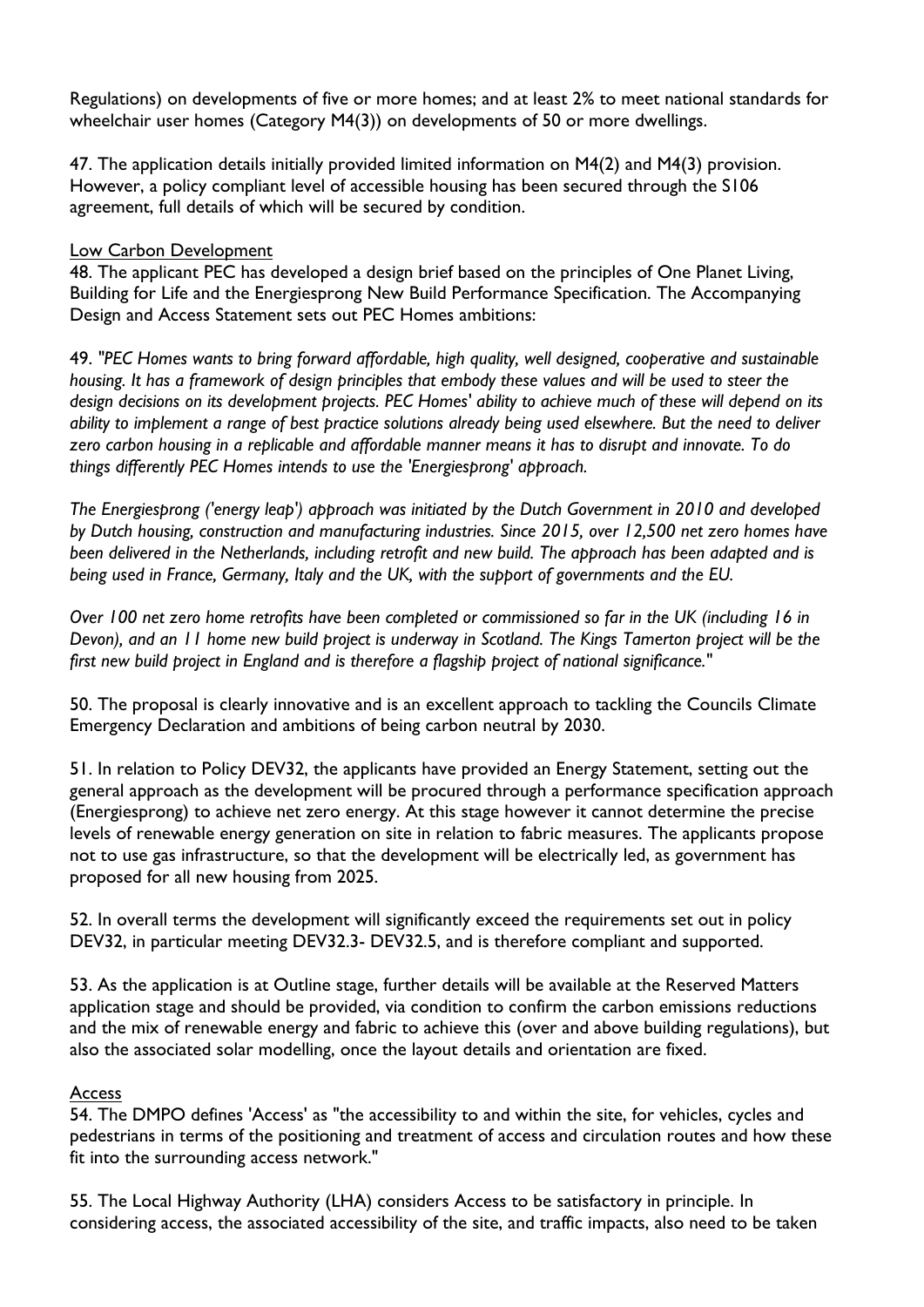into account. Notwithstanding a perhaps relatively low vehicle multi-modal trip assignment, and forecast, the LHA considers accessibility and traffic impacts associated with 70 dwellings to be satisfactory in principle and unlikely to result in a demonstrably harmful impact.

56. The LHA notes that the site is located in the residential area of Kings Tamerton, with a few local amenities, a local shop, and schools, within a reasonable and convenient walking distance of the application site. The site is approximately 1.3 kilometres away (uphill) from the local shopping centre in St Budeaux Square, and approximately 5.5 kilometres from the City Centre, via North Prospect Road. In considering accessibility, and sustainable travel, the surrounding hilly topography of the site location would be likely to discourage some forms of sustainable travel such as walking and cycling, which must be reasonably be taken into account.

57. However, the pedestrian and cycle initiatives are considered positive in supporting and maximising opportunities for sustainable travel. With some filtered permeability providing access for pedestrians and cyclist between the new street and Adams Close. Furthermore, the Illustrative Masterplan indicates walking and cycling access points to the east and south providing increased connectivity and permeability for pedestrians and cyclists between large parts of Kings Tamerton and Ham Woods LNR, and a connection to the traffic free cycle path along St Budeaux Bypass. Although the topography might be steep, an extension of the foot / cycle path toward St Budeaux Bypass would be welcomed and would also support the application aims to realise the ten One Planet Living Principles.

58. The site is located close to a convenient bus service (No 16) on Kings Tamerton Road. The service is half hourly during the working day, with one bus every two hours during the evenings, Monday to Saturday, and one per hour on Sundays. Referring to the JLP SPD Accessibility diagram, the site location has and accessibility level of approximately 40% by bus. In terms of sustainability, the location is considered to be no more, or less sustainable, than any of the other nearby surrounding houses where new occupiers may be expected and likely to establish similar means and patterns of transport and travel.

59. It is noted that traffic flows along Kings Tamerton Road, including for busses are constrained by the long lines of informal on-street car parking that occurs both sides along the street. A situation that in order to ensure adequate and safe access for, emergency vehicles, refuse collection lorries, and deliveries, should not be replicated by the under provision of car parking in the new streets of the development.

60. In response to some matters raised on the LHA's initial consultation response the applicant sought to provide further detail. This information now also includes '1 small commercial unit, for flexible use', along with amended illustrative parking details. These further details indicate that the level of off-street car parking would be increased from the initial proposal of 118 parking spaces, up to 125 parking spaces (which includes substituting 12 integral garages, with car-ports, to create usable parking spaces). This would bring the proposed off-street car parking provision up to twelve parking spaces below the indicative maximum number. Referring to the application details, and taking into account the sustainable initiatives including the proposed Car Club, and electric cycle provision/charging points, then on balance the slightly below maximum off-street parking provision could be supportable and has been secured through the S106 agreement.

61. Officers note that concerns have been raised over the adequacy of the transport information. The Local Planning Authority (LPA) is aware that some of the imagery used in the Transport Statement is 'out of date'. However, planning decisions and transport assessments are based on data, not photos. Photos are a snapshot in time which can paint a misleading or inaccurate picture of, in this case, highway conditions. The images were included as an illustration of the character of the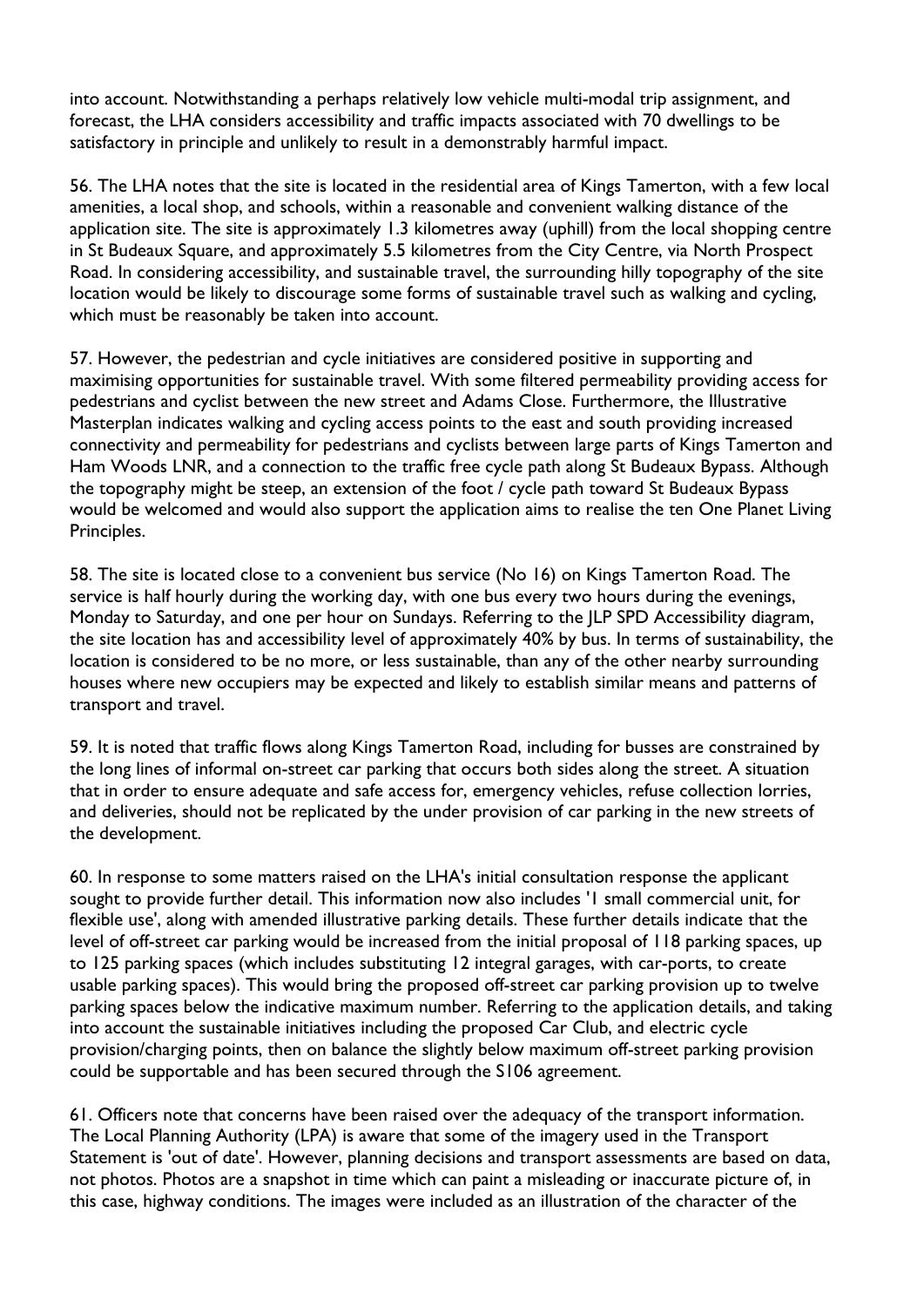surrounding streets and accord with the site visits that were undertaken in 2018. They have no influence on the traffic surveys.

62. To add further, the traffic survey at the junction of Coombe Way with Kings Tamerton Road was undertaken on 19 February 2018 between 0800 and 0900 hours as indicated in paragraph 3.1 of the Transport Statement. Although this data is now approximately three and a half years old, Local Authorities are hesitant to accept surveys during the COVID period as they are not a representative of normal traffic flows. And in this case there are no other adjacent new development(s) that would change travel patterns. As such, the data has been accepted by the LHA as representing a valid picture of the traffic situation.

63. It is important to note that the LHA has not raised an objection to the documents submitted and as such, the officers are satisfied with what has been submitted in terms of traffic assessment. In addition, officers have visited the site at both peak AM and PM periods, both to observe traffic and drive within it. The 'severe' situation described in many of the letters was not observed.

64. Para 111 of the NPPF states that "development should only be prevented or refused on highways grounds if there would be an unacceptable impact on highway safety, or the residual cumulative impacts on the road network would be severe." In this case the impacts of the development are not considered unacceptable or severe.

65. Finally, consideration has been given by officers to the suggestions of an additional access in the south of the site, linking to Weston Mill Hill. Such an access is considered unviable due to the topography and the significant impact this would have on the Greenspace and trees.

66. Much of the detailed highway works will be included through the Reserved Matters applications or conditions. However, and as baseline position, officers are satisfied that the access, indicative parking and sustainable travel initiatives will ensure that the development accords with Policy DEV29 of the Joint Local Plan and will not result in a severe impact.

#### Surface Water Drainage and Flood Risk

67. The proposed 2.47ha greenfield site is located in Flood Zone 1 and at a low risk from fluvial and tidal flooding.

68. Surface water flood risk mapping provided by the Environment Agency indicates a low risk of flooding to the site itself from a 1% AEP (1 in 100 year return period) flood event. There is a flow route identified in Coombe Way that has the potential to impact on the site through the access road to the proposed development.

69. The site is located in a Critical Drainage Area where the Environment Agency considers the drainage network is at or close to capacity.

70. Environment Agency LiDAR indicates that the south part of the site slopes steeply from north west to south east at a slope of approximately 1 in 8. BRE365 recommends infiltration drainage is not used for sites sloping greater than 1 in 10 due to the risk of re-emergence. Public sewer records indicate that there are no surface water sewers in the vicinity of the site.

71. A Flood Risk Assessment (FRA) has been submitted for the proposed development. Infiltration tests have been completed that show two rates within the site with 1.7x10-4 m/s recorded for the top half of the site and 4.9x10-6 m/s for the lower half of the site. The FRA states that the difference in these rates is due to different geological formations, and concludes that infiltration drainage would be unsuitable due to the risk of surface water re-emergence and failure.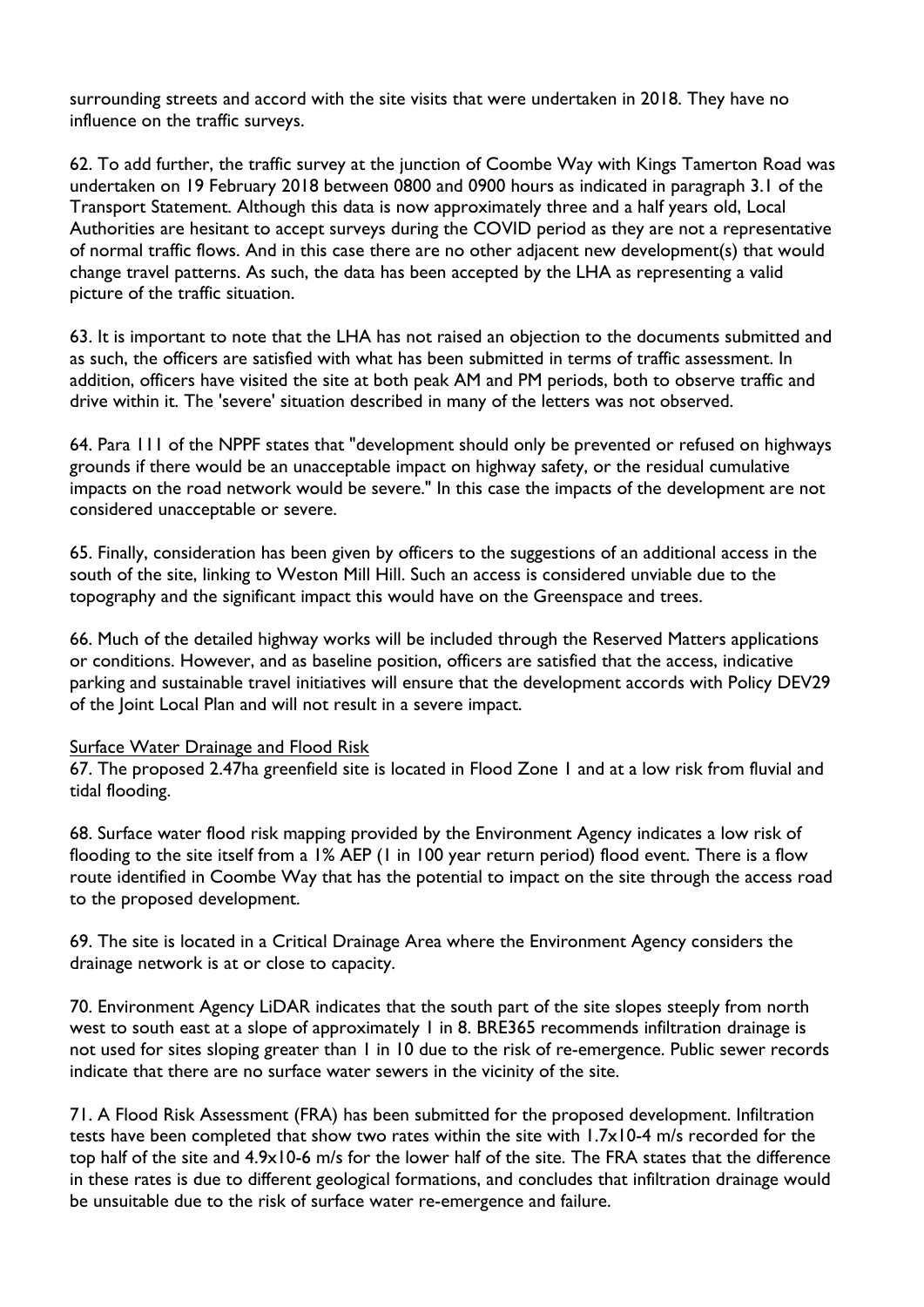72. The surface water strategy is to dispose surface water to a SWW sewer at an attenuated rate of 10l/s with attenuation storage provided by tanks and ponds and swales.

73. The connection point shown on the drainage strategy plan indicates a SWW foul sewer in Adams Close. An alternative connection point to a surface water sewer in Weston Mill Hill is also described but not confirmed. Modelling results have been submitted that support the design standard of 1 in 100 year return period with a 40% allowance for climate change. An additional increase in rainfall of 10% is also included as an allowance for urban creep.

74. The Lead Local Flood Authority has considered the drainage solution, as set out above, and concluded that the proposal would accord with policy DEV35 of the Joint Local Plan subject to further information reserved by condition.

75. Any further assessment of the drainage solutions will of course take account of both on and off site flooding addressing the concerns highlighted in the letters of representations. For example, in an extreme event that exceeds the design standard, the applicant will need to demonstrate a surface water exceedance flow route that shows the route exceedance flows will take both on and off site from the point of surcharge, and demonstrating that these flows do not increase the risk of flooding to properties on and off the site and or to Third Party Land including the Public Highway. These exceedance flows will need to be intercepted and contained on site as far as this is reasonably practicable and safe to do so, ensuring that flows are directed away from public access areas

76. Furthermore, details will need to be submitted showing how and when the drainage system is to be managed and maintained, and any future adoption proposals should be submitted. This will ensure that measure are put in place over the long term to prevent future issues as a result of deign failure.

77. Finally, the applicant will need to demonstrate to the Lead Local Flood Authority that South West Water has been consulted on the design and has agreed the proposed connections and rates.

#### Natural Infrastructure

78. The application site is a Greenfield site; and whilst not allocated Green Space it does sit adjacent to Kings Tamerton South Neighbourhood Green Space with the Ham Woods LNR within a short distance. In accordance with local and national policy, the development is required to deliver 10% Biodiversity Net Gain (BNG). In addition, and as set out on the Joint Local Plan site allocation, development will need to provide convenient pedestrian and cycle access to the adjacent (forthcoming) Local Nature Reserve. Finally, and as part of the LPAs assessment of this Outline application, landscaping, visual impact and trees have been considered.

#### *Biodiversity Net Gain (BNG)*

79. The BNG EcIA Addendum seeks to deliver 14.93% net gain in area habitat units and 4.39% net gain in hedgerow units through on-site and off-site measures. Together officers consider the scheme to meet the SPD requirement of delivering a 10% net gain. The off-site delivery will be secured through a S106 contribution to deliver 15.78 biodiversity units uplift.

80. In line with 'Land off Coombe Way: BNG EcIA Addendum (dated 22/10/2021)' we require the delivery of the off-site BNG to commences within the first appropriate planting season preceding the main construction. To ensure the scheme delivers against it BNG ambitions a number of conditions have been imposed.

#### *Green Space*

81. As stated previously officers consider the proposed landscaped edge to the development, as shown in the Illustrative Masterplan, to provide an appropriate edge treatment to the adjoining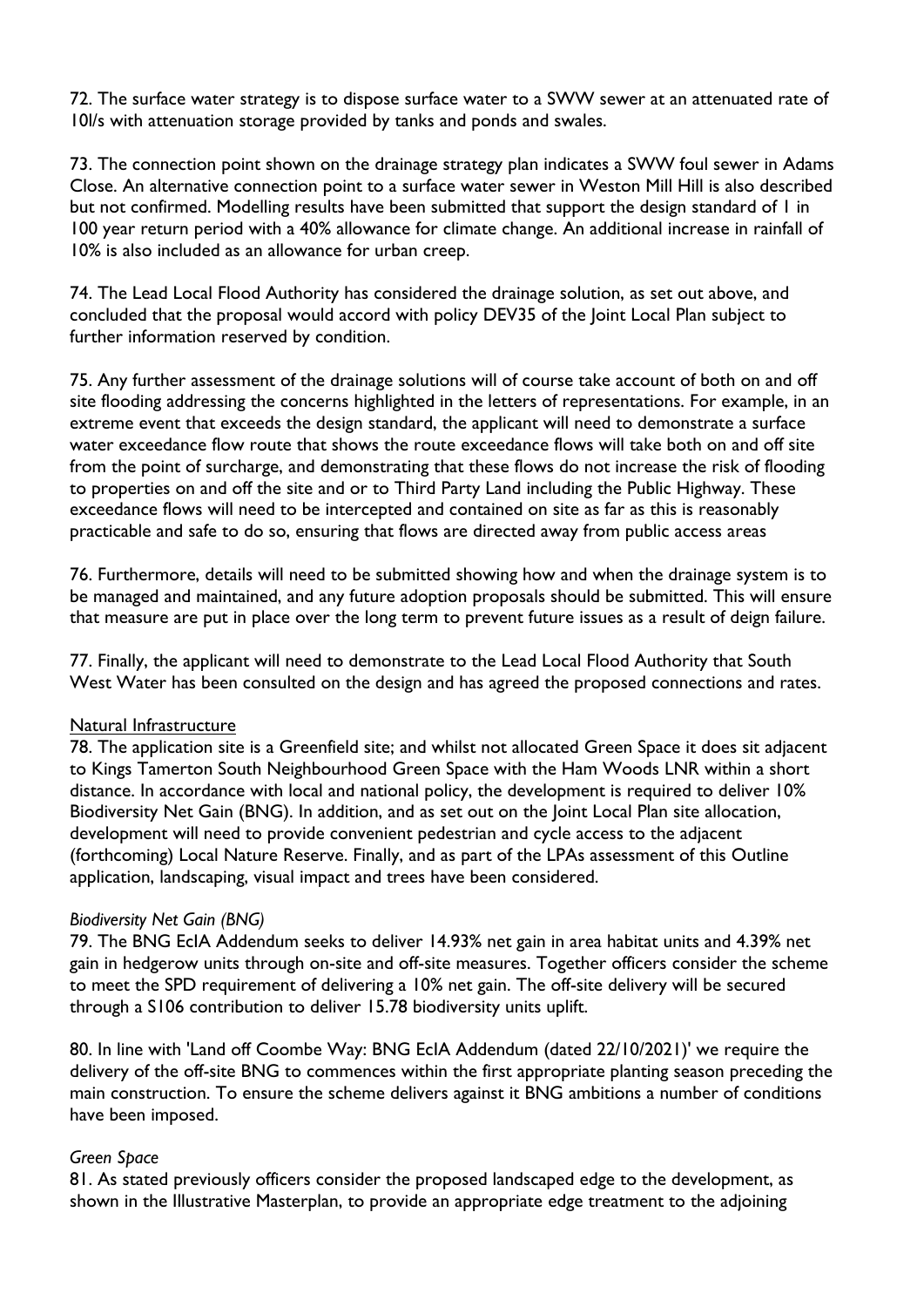Green Space and welcome the inclusion of the various entry points into the Kings Tamerton South green space.

82. In line with JLP policy PLY58.3 the scheme is required to deliver convenient pedestrian and cycle access to Ham Woods Local Nature Reserve. The current scheme proposes access into the adjoining Neighbourhood Green Space, but does not demonstrate wider connectivity on the submitted Illustrative Master Plan.

83. However the previously submitted Ecological Impact Assessment (EcIA) and the newly submitted BND EcIA addendum refer to the delivery of a new Local Nature Reserve (LNR) within Kings Tamerton South Neighbourhood Greenspace including potential access routes. The Addendum note includes an indicative phasing in relation to the delivery of the LNR and its habitat improvements. To address the access requirements the LPA has secure a S106 contribution to deliver the LNR access routes, to ensure the scheme complies with JLP policy PLY58 point 3.

84. Officers require the applicant to complete Open Space Audit Forms for every proposed new green space within the site, and this has been conditioned as they will be dependent on the landscape detail design. Officers also expect all new open spaces to meet their respective size and typology value and quality threshold (as set out in the SPD and the Plymouth and Plymouth Urban Fringe Open Space Assessment for further detail).

#### *Landscape, Visual Impact and Drainage*

85. The Illustrative Masterplan and Design and Access statement provide a good standard of design. However we feel there are certain issues that require further detailed design, however we are happy for these issues to be addressed through appropriately worded conditions. The areas of concern are the following:

\* further information on how levels will be addressed on this site especially in phase 1 \* stronger Landscape mitigation measures including the need for tree planting within open space and

along the streets.

\* Further integration of SuDS measures, such as the use of tree pits as bio-retention areas.

86. Subject to the above details, officers are satisfied that the Illustrative Masterplan shows a promise in how the development can integrate into the landscape.

#### *Trees, Woodlands and Hedgerows*

87. The Arboricultural Impact Assessment (AIA) identifies that that due to the limited number of trees of quality within the site, a detailed impact assessment is not considered necessary. Officers agree with this approach.

88. To facilitate the development, tree removals entail approximately 20 metres of 'U' quality hedge (G15) and one tree (T6), and two 'C' quality trees (T2 and T5) all of which is a negligible impact. Additionally, there is a hedge group of 'B' quality holly within the garden of plot 12 which are also proposed for removal because it would be impracticable to keep them within the garden.

89. The AIA identifies good potential for new tree planting within the site and there is an opportunity to lay and replenish the hedgebank (G16) on the west boundary.

90. The privately owned ash tree, (T4) in the northwest corner has deteriorated in physiological health since a previous assessment in 2018; showing symptoms indicative of ash dieback so is likely to be removed in the next few years. Furthermore, the hedge G16 will probably require pruning on a regular basis but this would be low impact, therefore the overall potential for future problems associated with trees is low.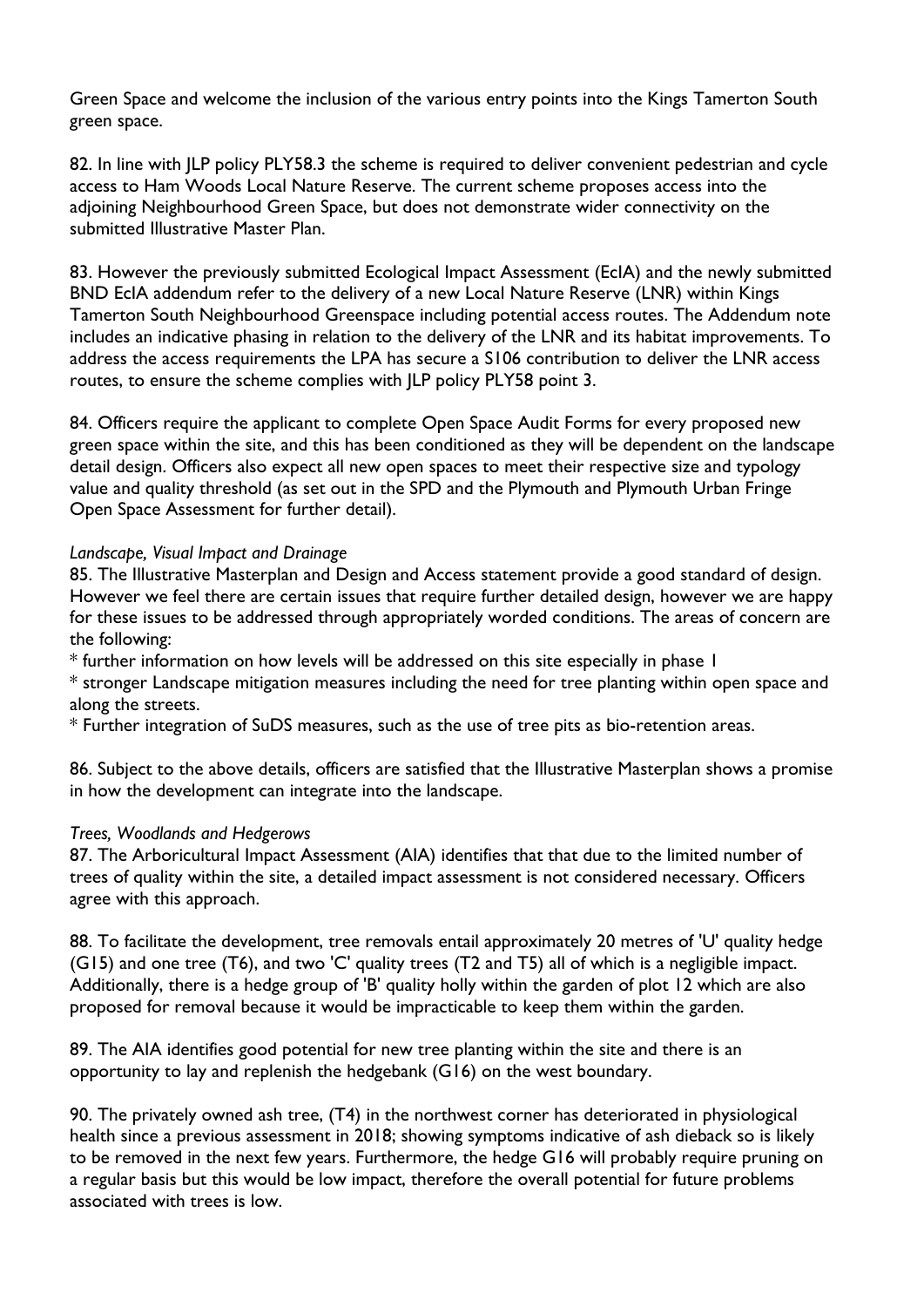91. Following the comments made in the AIA, post site clearance updated tree constraints information and an updated tree protection plan has been conditioned with no tree removal to take place until this information has been provided.

92. Requirements for new tree planting has been included within the soft landscape proposals for the LNR and the various reserved matters and shall offer mitigation for the number of trees lost on site in accordance with JLP SPD as a minimum so as to accord with policy DEV28 of the Joint Local Plan. This has been reinforced with an informative.

#### *Summary*

93. Following amendments to the scheme the Natural Infrastructure Team no longer object to the application providing the appropriate mitigation is secure. At Outline stage, and subject to conditions, the proposal is therefore considered to accord with Strategic Objectives SPT2 SPT11 & SPT12; and Policies DEV20, DEV23, DEV26, DEV27 and DEV28 of the Joint Local Plan and the NPPF.

94. Contrary to the letters of representation, this development will facilitate local open space improvements making access to adjacent Green Space more convenient. When compared to the current unmanaged, inaccessible fields/scrubland, the community benefits are clear.

95. Furthermore, the onsite measures set out in the supporting documents indicates a high level of outside greenspace, including allotments, orchards, informal play, and blue space creating a positive landscape response to the this important local site.

#### S106 Agreement and Viability

96. Policy DEL1 of the Joint Local Plan states that the LPA "will take a positive and strategic approach to the use of their powers in relation to planning consents, planning obligations or agreements and, for Plymouth, the Community Infrastructure Levy (CIL), in order to accelerate the delivery of development and secure developer contributions to meet the infrastructure needs of the city."

97. Policy DEL1, point 4 adds that the LPA will maximise "the effectiveness of developer contributions secured through prioritising their use as a match funding / gap funding source, linked to other infrastructure funding, and through programming spend in accordance with a 'Plan for Investment and Infrastructure'."

98. Point 5 adds that the LPA will require "robust viability evidence to be submitted where a developer contends that planning obligations sought, including for affordable housing, would make a proposal economically unviable. The LPAs will seek an open book approach in these cases. In determining whether or not to grant planning permission, the LPAs will have regard to the overall economic, social and environmental benefits of the development and whether, on balance, some relaxation of planning obligations is justified."

99. Having undergone a detailed Viability Appraisal (VA), the conclusion is that the viability and deliverability of the scheme is entirely dependent upon grant funding. All planning 'asks' place an additional burden on the deliverability of the scheme, but it is still reasonable to require necessary contributions to ensure that the LPA is satisfied that the balance of material planning considerations is acceptable. The applicant has offered to secure £202,378 of S106 contributions towards the Local Nature Reserve, Biodiversity Net Gain and Health. Any additional contributions will place significant additional risk that the scheme cannot be delivered.

100. Officers are of the view that this represents a fair and reasonable agreement to mitigate the impacts of the development, whilst retaining confidence that such obligations will not prevent the proposed development from being delivered. Officers are also of the view that this addresses the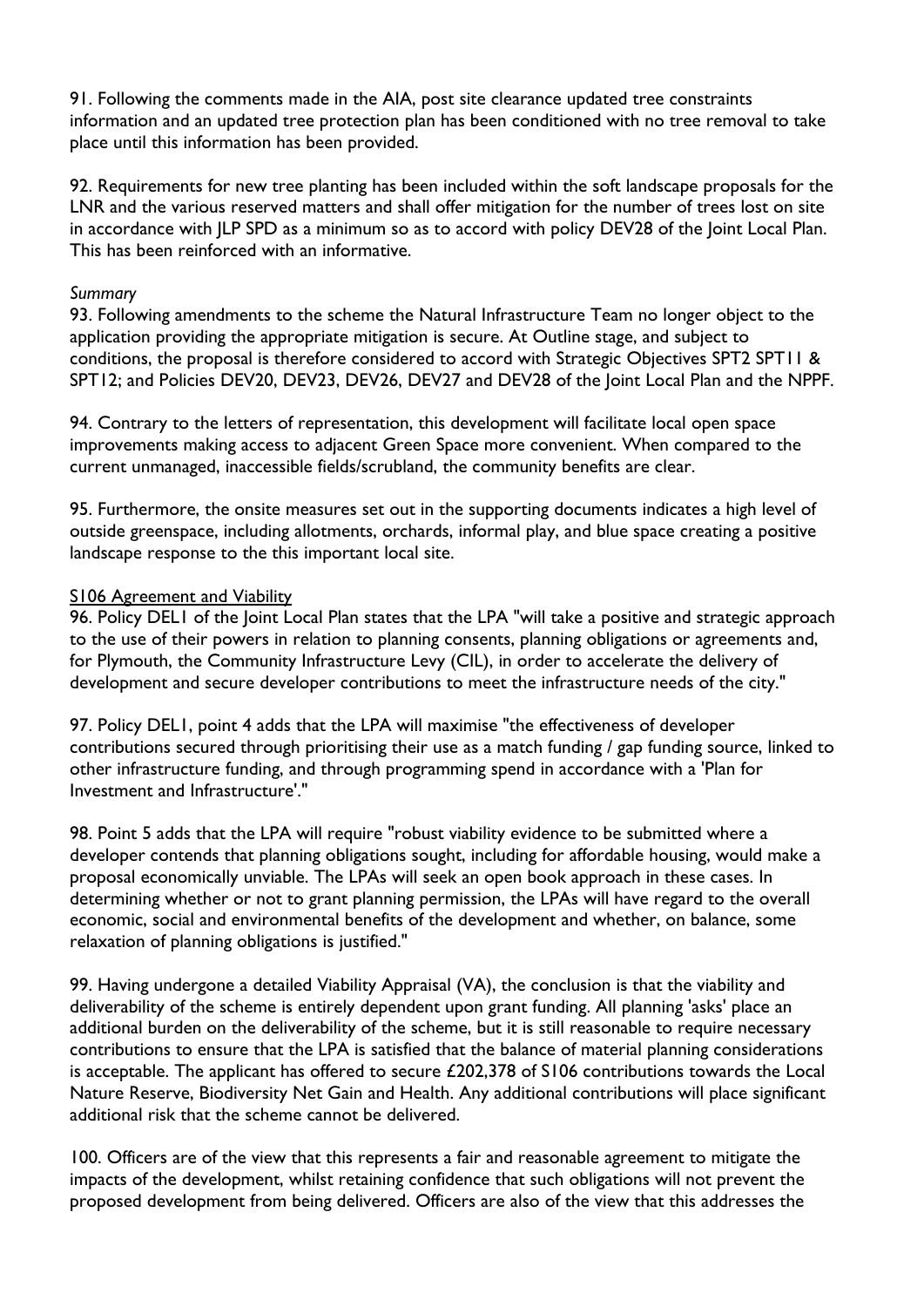concerns raised in the letters of representation over the impacts of the development on the community.

# **9. Human Rights**

Human Rights Act - The development has been assessed against the provisions of the Human Rights Act, and in particular Article 1 of the First Protocol and Article 8 of the Act itself. This Act gives further effect to the rights included in the European Convention on Human Rights. In arriving at this recommendation, due regard has been given to the applicant's reasonable development rights and expectations which have been balanced and weighed against the wider community interests, as expressed through third party interests / the Development Plan and Central Government Guidance.

# **10. Local Finance Considerations**

The Local Planning Authority has assessed that this development will attract an obligation to pay a financial levy under the Community Infrastructure Levy Regulations 2010 (as amended).

In addition, officers are aware that the land is owned by Plymouth City Council and the Viability Appraisal shows a land value of £1.

# **11. Planning Obligations**

The purpose of planning obligations is to mitigate or compensate for adverse impacts of a development, or to prescribe or secure something that is needed to make the development acceptable in planning terms. Planning obligations can only lawfully constitute a reason for granting planning permission where the three statutory tests of Regulation 122 of the CIL Regulations 2010 are met.

In the context of Policy DEL1, and the conclusions officers' have drawn from the submitted VA, it has been agreed with the applicant to secure £202,378 of financial obligations through a S106 agreement to mitigate the impacts of the development:

- £87,166 Contribution towards the delivery of footpaths within the proposed LNR in line with JLP policy PLY58.3. This will assist in the delivery of formalised routes within the proposed LNR

- £84,529 Contribution for off-site BNG delivery to be policy compliant. This will include the delivery of habitat improvements (including measures to slow worm receptor site) within the proposed LNR to ensure the development delivers a sufficient net gain in accordance with JLP policy DEV26

- £30,683 Contribution for the development of the Health and Wellbeing Hub situated at the Jan Cutting Healthy Living Centre ensuring local improvements towards health care infrastructure.

In addition to the financial contributions, all of the Affordable Housing and Accessible Dwellings will be secured within the S106 agreement; as well as the number car parking spaces. A S106 management fee of £8,004 has been secured to cover the ongoing management of the agreement.

# **12. Equalities and Diversities**

This planning application has had due regard to Section 149 of the Equality Act with regard to the Public Sector Equality Duty and has concluded that the application does not cause discrimination on the grounds of gender, race and disability. The application actively seeks to provide a range of accommodation types and tenures, including accessible housing thus meeting the varied needs of the community.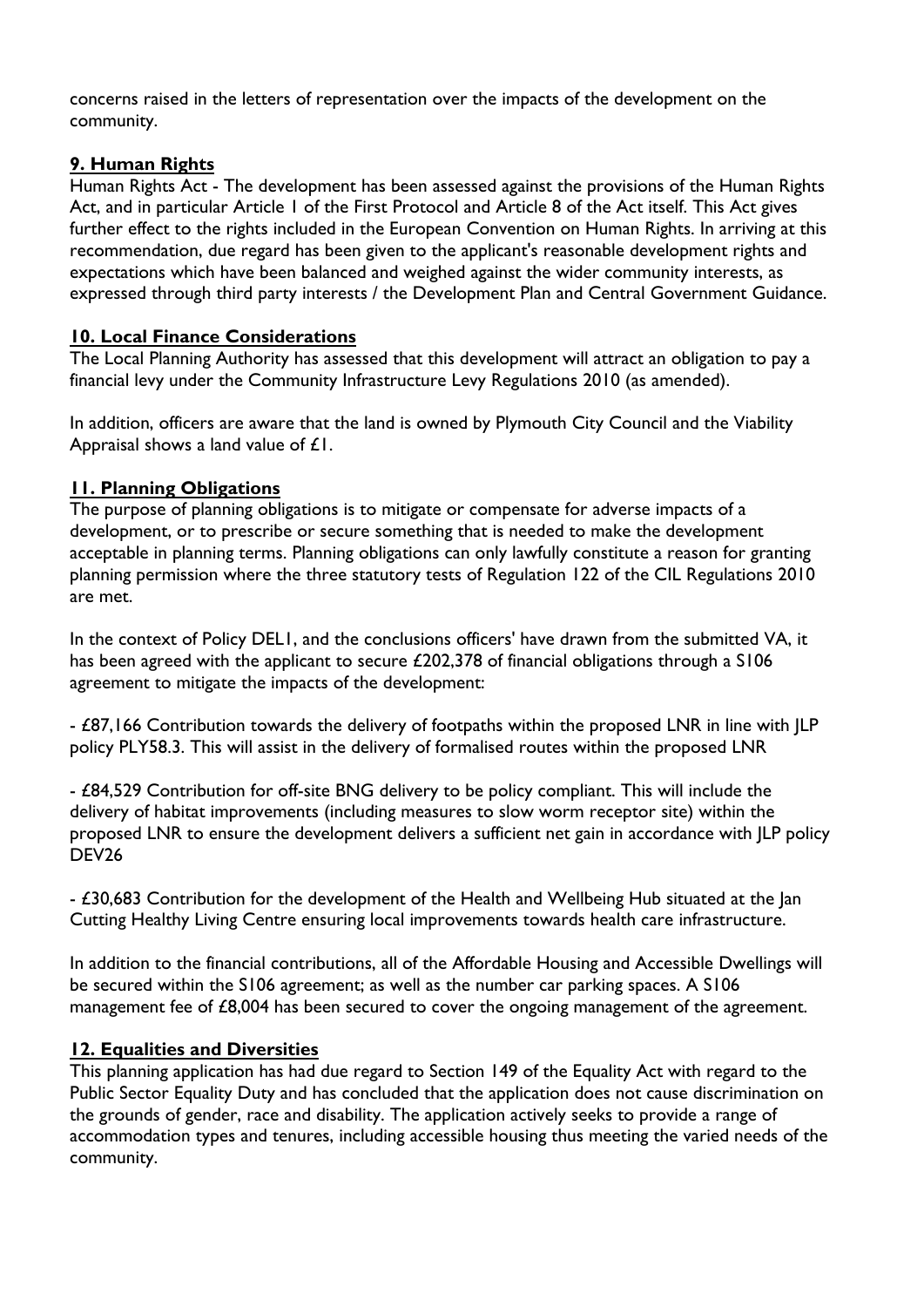# **13. Conclusions and Reasons for Decision**

The principle of development has been established through the adoption of the Joint Local Plan; and although this presents an uplift on the site allocation estimate, officers are comfortable that the impacts are not severe and have been adequately mitigated (through both conditions and financial contributions).

The proposal represents sustainable development, delivering a wide range of Affordable Housing whilst responding positively to the Climate Emergency and Plymouth City Councils ambition of being Carbon Neutral by 2030. The enhancements to public Greenspace and the LNR will provide wider community benefit, not just those living in the new dwellings.

Therefore, and having taken account of the NPPF and S38(6) of the Planning and Compulsory Purchase Act 2004 and officers conclude that the proposal accords with policy and national guidance and is therefore recommended for conditional approval subject to the signing of a S106 agreement.

# **14. Recommendation**

In respect of the application dated 09.06.2021 it is recommended to PS106 Grant subject to S106 Outline.

### **15. Conditions / Reasons**

The development hereby permitted shall be carried out in accordance with the following approved plans:

### 1 **CONDITION: APPROVED PLANS**

Impermeable Area and Drainage Designation Plan 1719 0120 Rev P2 received 04/06/21 Drainage Layout Sheet 1 1719 0500 Rev P2 received 04/06/21 Drainage Layout Sheet 2 1719 0501 Rev P2 received 04/06/21 Drainage Layout Sheet 3 1719 0502 Rev P2 received 04/06/21 Site Location Plan 200106 L 01 01 - received 04/06/21

Reason:

For the avoidance of doubt and in the interests of good planning, in accordance with the Plymouth & South West Devon Joint Local Plan 2014–2034 (2019).

# 2 **CONDITION: APPROVAL OF RESERVED MATTERS**

#### PRE-COMMENCEMENT

Approval of the details of layout, scale, appearance, and landscaping, (hereinafter called "the reserved matters") shall be obtained from the Local Planning Authority in writing before any development is commenced.

Reason:

Application was made in outline only under Section 92 of the Town and Country Planning Act and approval of the details specified is still required.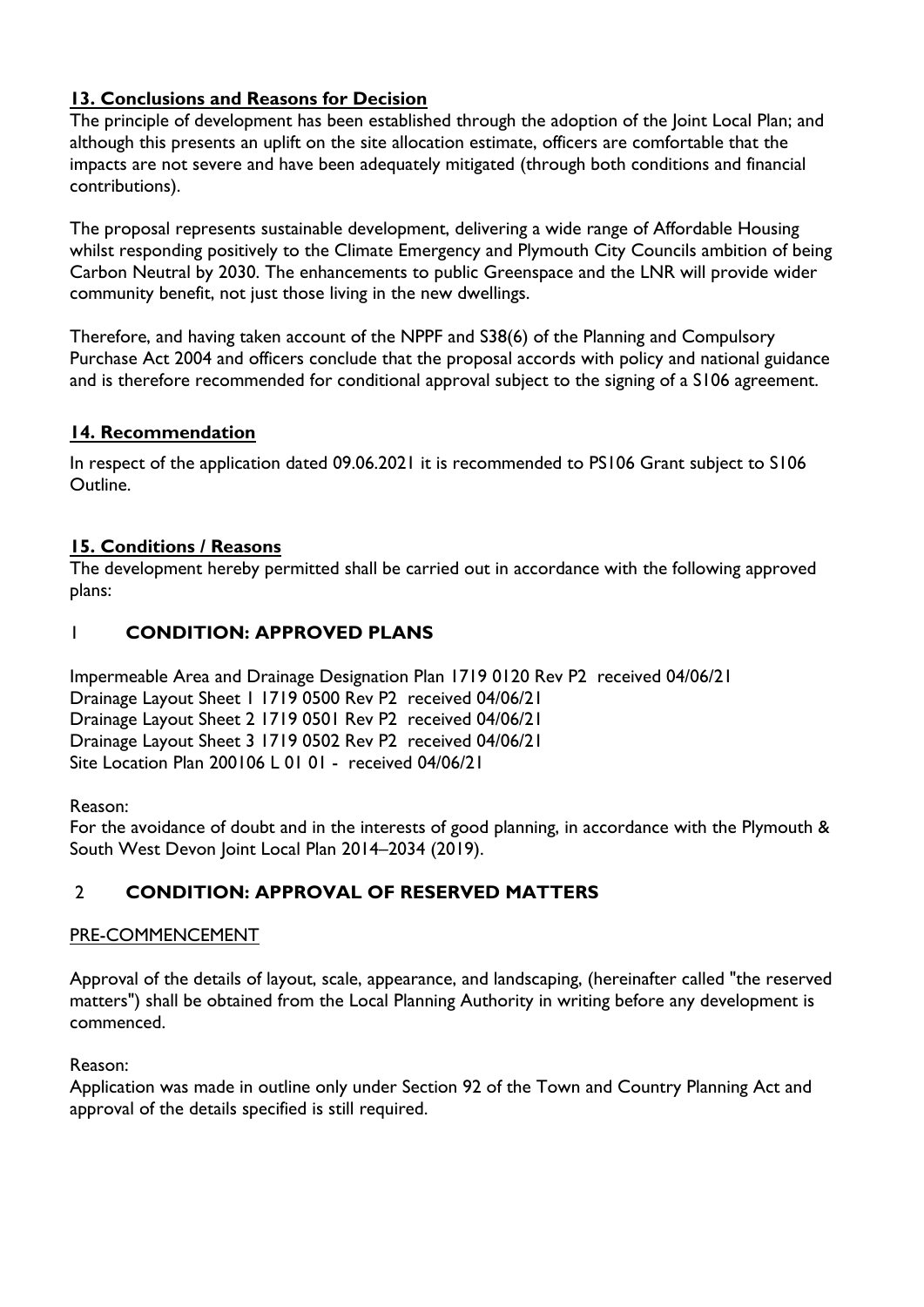# 3 **CONDITION: SUBMISSION OF RESERVED MATTERS**

Plans and particulars of the reserved matters referred to in condition (2) above, relating to the layout, scale, appearance and landscaping; shall be submitted in writing to the Local Planning Authority and shall be carried out as approved.

Reason:

Application was made in outline only under Section 92 of the Town and Country Planning Act and approval of the details specified is still required.

# 4 **CONDITION: TIME LIMIT FOR SUBMISSION**

Application for approval of the reserved matters shall be made to the Local Planning Authority before the expiration of three years from the date of this permission.

Reason:

To comply with Section 92 of the Town and Country Planning Act 1990.

# 5 **CONDITION: TIME LIMIT FOR COMMENCEMENT**

The development hereby permitted shall be begun before the expiration of two years from the date of approval of the last of the reserved matters to be approved.

Reason:

To comply with Section 92 of the Town and Country Planning Act 1990 and Section 51 of the Planning and Compulsory Purchase Act 2004.

# 6 **CONDITION: SURFACE WATER DRAINAGE**

#### PRE-COMMENCEMENT

No development shall take place until the following Surface Water Drainage system details have been submitted to and approved in writing by the Local Planning Authority:

a) Public sewer records indicate that the proposed connection for the surface water drainage is a foul sewer. The LLFA only supports surface water discharge to a surface water sewer. Discharge of surface water to a foul or combined sewer is not supported by the LLFA unless written confirmation from SWW of the connection and the discharge rate is submitted.

b) In an extreme event that exceeds the design standard, a surface water exceedance flow route should be identified on a plan that shows the route exceedance flows will take both on and off site from the point of surcharge, and demonstrating that these flows do not increase the risk of flooding to properties on and off the site and or to Third Party Land including the Public Highway. Exceedance flows should be intercepted and contained on site as far as this is reasonably practicable and safe to do so, ensuring that flows are directed away from public access areas

c) A construction environment management plan incorporating method statements should be submitted to demonstrate how the new drainage system and water environment is protected during the construction and demolition phases.

d) Details should be submitted of how and when the system is to be managed and maintained, and any future adoption proposals should be submitted.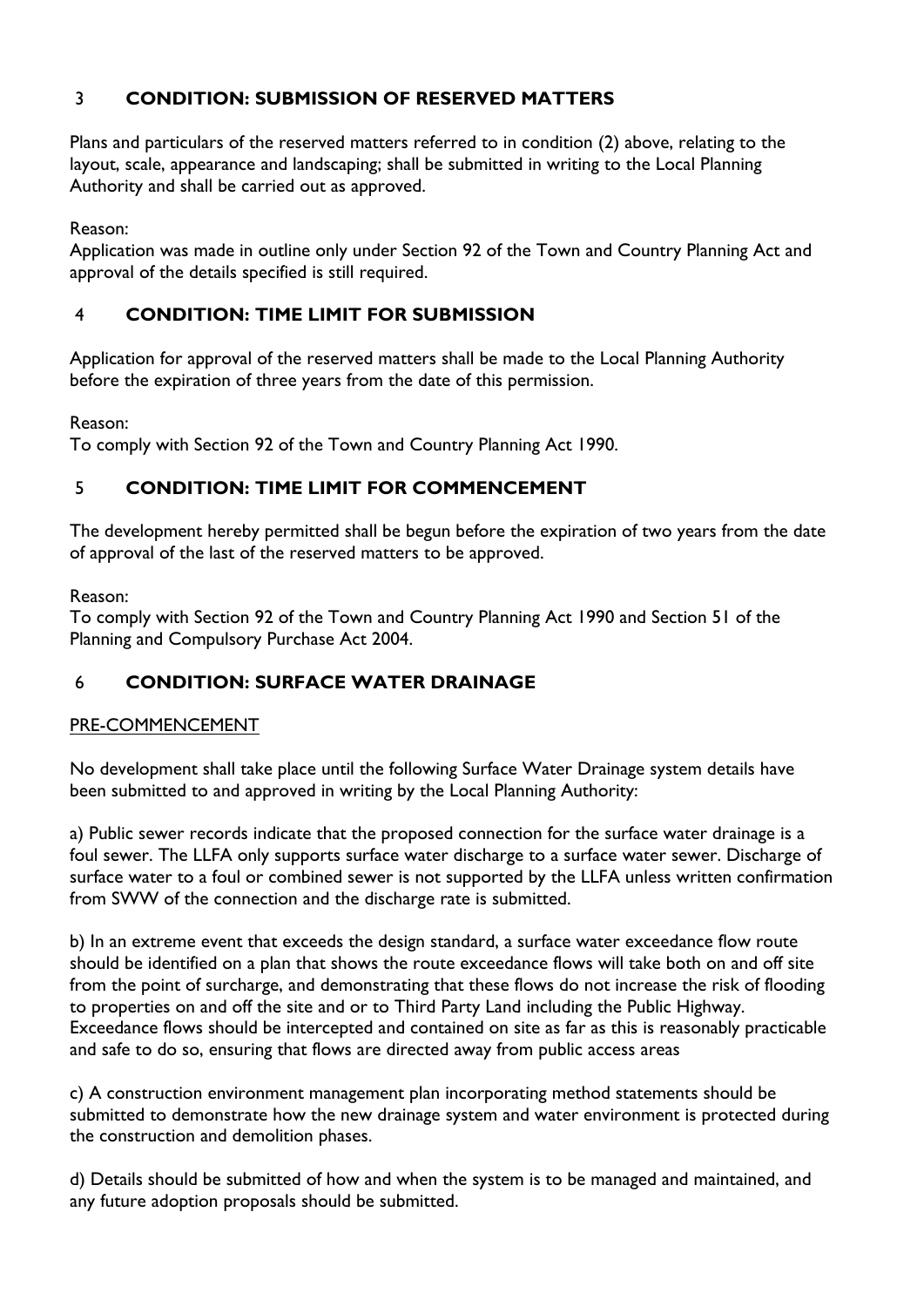Prior to the occupation of each phase it shall be demonstrated to the satisfaction of the Local Planning Authority that relevant parts of the scheme have been completed in accordance with the approved details. The scheme shall thereafter be managed and maintained in accordance with the approved details unless otherwise approved in writing by the Local Planning Authority.

### Reason:

To reduce the risk of flooding to and from the development, and minimise the risk of pollution of surface water by ensuring the provision of a satisfactory surface water management and disposal during and after development; and to ensure the drainage provisions within the development are adequately provided for before development commences and does not cause undue problems to the wider drainage infrastructure in accordance with Policy DEV35 of the Plymouth and South West Devon Joint Local Plan 2014-2034 (2019) and the National Planning Policy Framework.

Justification: Necessary because of the essential need to ensure the drainage provisions within the development are adequately provided for before development commences and does not cause undue problems to the wider drainage infrastructure and water environment.

# 7 **CONDITION: FURTHER DETAILS**

# PRE-COMMENCEMENT

Prior to the commencement of each Phase of the development hereby approved, details in accordance with the Councils SPD of the following aspects of the development have been submitted to and approved in writing by the Local Planning Authority, viz: Car Parking Provision and Layout, Provision of Electric Vehicle Charging Points, and Cycle Parking. The works shall conform to the approved details.

#### Reason:

To ensure that these further details are acceptable to the Local Planning Authority and that they are in keeping with the standards of the vicinity in accordance with Policy DEV29 of the Plymouth and South West Devon Joint Local Plan 2014 - 2034 (2019) and the National Planning Framework.

Justification: Necessary to ensure the development meets the needs of residents in terms of parking, cycling and EVCP.

# 8 **CONDITION: STREET DETAILS**

#### PRE-COMMENCEMENT

Prior to the commencement of each Phase of the development hereby approved, details of the design, layout, levels, gradients, materials and method of construction and drainage of all roads and footways forming part of the development have been submitted to and approved in writing by the Local Planning Authority. No dwelling shall be occupied until that part of the service road which provides access to it has been constructed in accordance with the approved details.

#### Reason:

To provide a road and footpath pattern that secures a safe and convenient environment and to a satisfactory standard in accordance with Policies DEV20 and DEV29 of the Plymouth and South West Devon Joint Local Plan 2014-2034 (2019) and the National Planning Framework.

Justification: To ensure that adequate street details are provided to meet the needs of all highway users.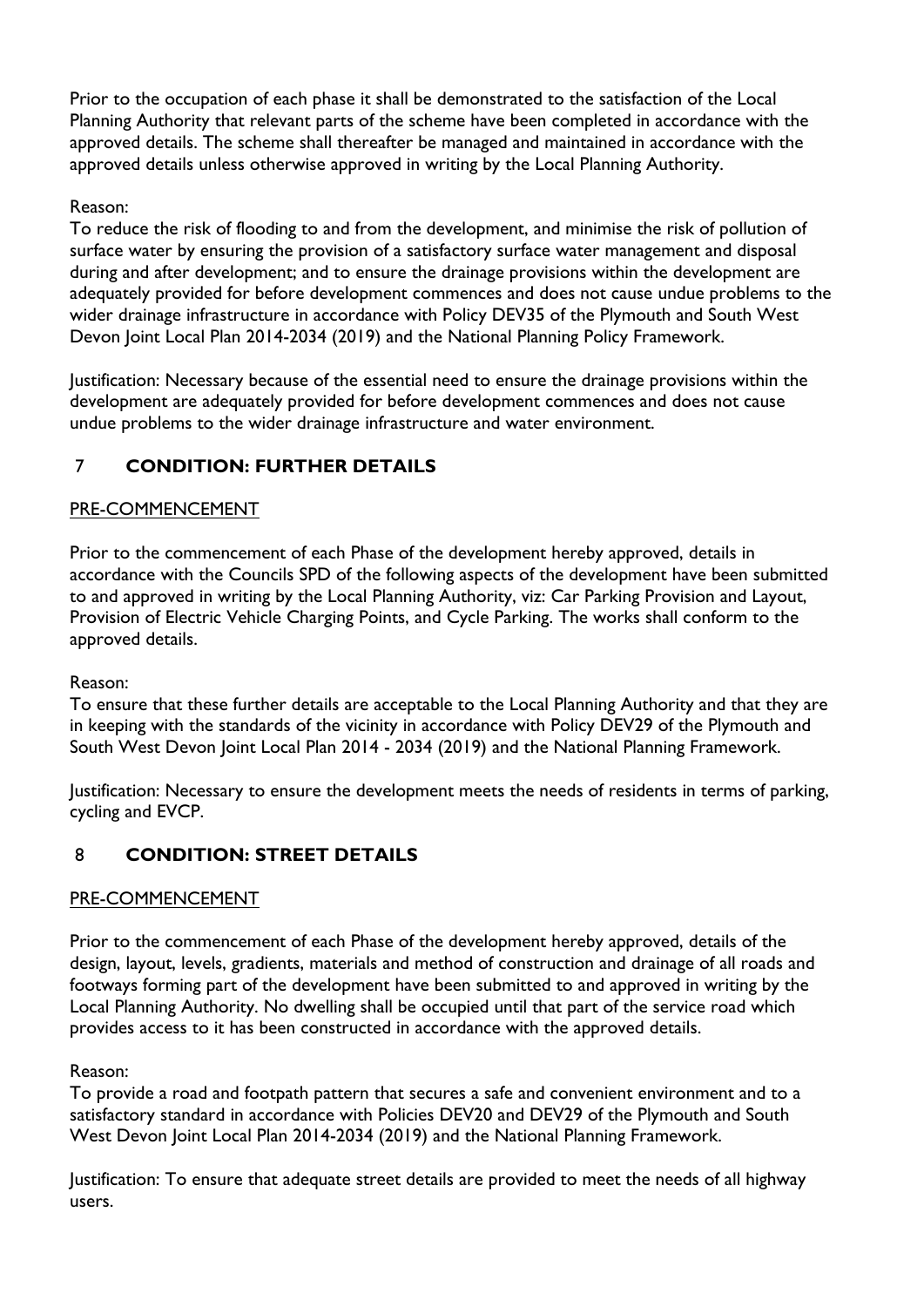# 9 **CONDITION: CODE OF PRACTICE/ CONSTRUCTION TRAFFIC MANAGEMENT PLAN**

#### PRE-COMMENCEMENT

Prior to the commencement of each Phase of the development hereby approved, a detailed Code of Practice and Construction Traffic Management Plan (CTMP) shall be submitted to the Local Planning Authority for written approval. The documents shall include details relating to the detailed programme of works, details of construction vehicle movements including number, type and size of vehicles; construction operation hours; routes being used by construction vehicles and contractors parking arrangements. The highway works hereby proposed shall be carried out strictly in accordance with the approved CTMP.

#### Reason:

To protect the residential and general amenity of the area from any harmfully polluting effects during construction works and avoid conflict with Policies DEV1, DEV2 and DEV29 of the Plymouth and South West Devon Joint Local Plan 2014-2034 (2019) and the National Planning Policy Framework.

Justification: To ensure that a suitable construction method is established that minimises disruption and adverse impact to local residents.

### 10 **CONDITION: CONSTRUCTION ENVIRONMENTAL MANAGEMENT PLAN (CEMP)**

#### PRE-COMMENCEMENT

No development shall take place (including demolition, ground works, and vegetation clearance) until a Construction Environmental Management Plan has been submitted to and approved in writing by the local planning authority. The CEMP shall take account of the measures outlined within LAND OFF COOMBE WAY, KINGS TAMERTON - ECOLOGICAL IMPACT ASSESSMENT (dated 04/06/21) and shall include the following:

- a. Risk assessment of potentially damaging construction activities.
- b. Identification of 'biodiversity protection zones'.
- c. Practical measures (both physical measures and sensitive working practices) to avoid or reduce impacts during construction (may be provided as a set of method statements).
- d. The location and timing of sensitive works to avoid harm to biodiversity features. This includes the use of protective fences, exclusion barriers and warning signs.
- e. The times during construction when specialist ecologists need to be present on site to monitor works to ensure compliance with the CEMP: Biodiversity, and the actions that will be undertaken.
- f. Responsible persons and lines of communication. The role and responsibilities on site of an ecological clerk of works (ECoW) or similarly competent person.
- g. Method statements to demonstrate how the new drainage system and water environment is protected during construction.

The approved CEMP shall be adhered to and implemented throughout the construction period strictly in accordance with the approved details unless otherwise agreed in writing by the local planning authority.

#### Reason:

In the interests of the retention, protection and enhancement of wildlife and features of biological interest in accordance with Policies SPT11, DEV26 and DEV35 of the Plymouth and South West Devon Joint Local Plan 2014-2034 (2019) and the National Planning Policy Framework.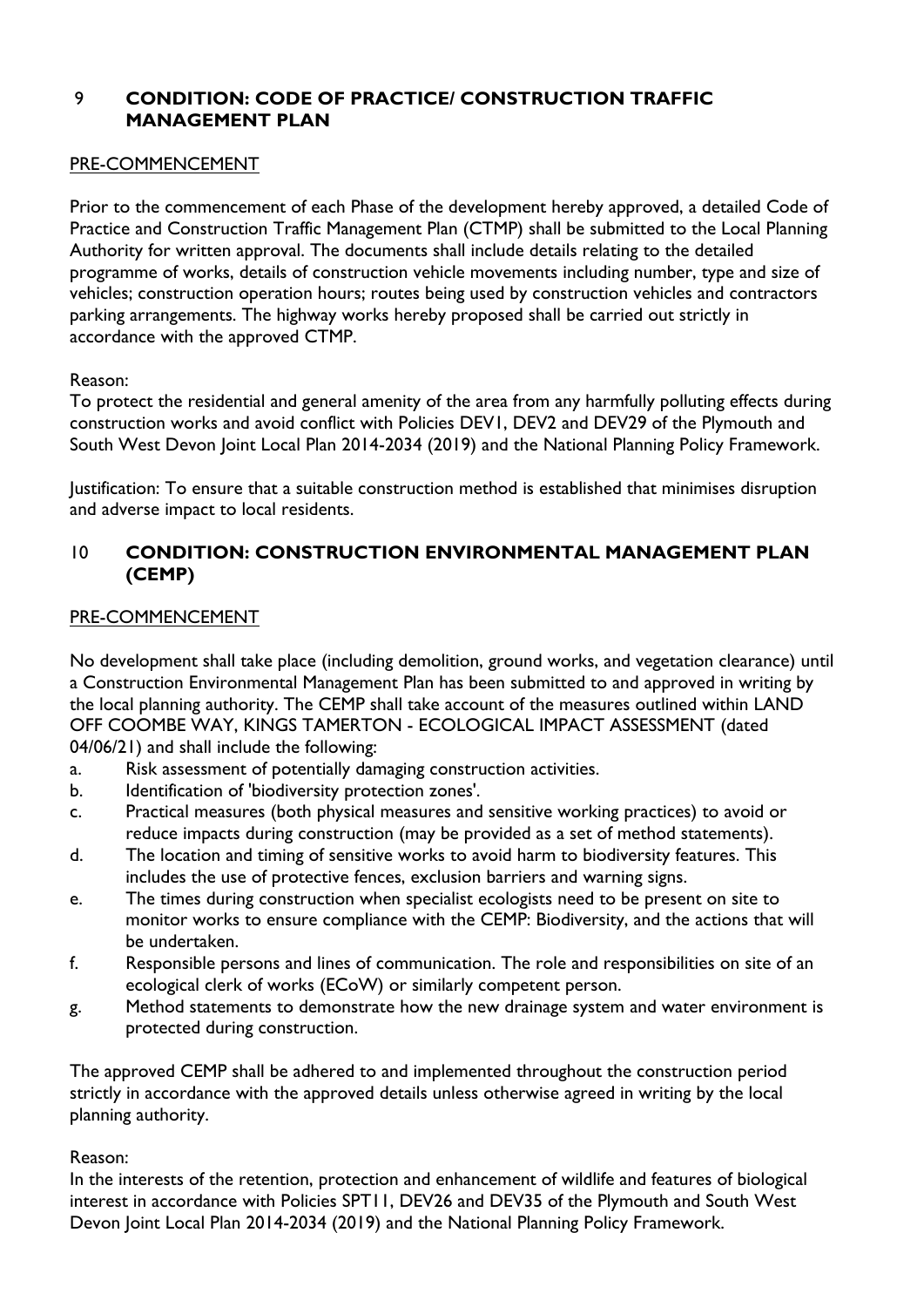Justification: To ensure that environment is adequately protected during the construction phase.

# 11 **CONDITION: HIGHWAY DILAPIDATION SURVEY**

### PRE-COMMENCEMENT

No works shall commence on-site until the applicant has undertaken a highway dilapidation survey in consultation with the Local Highway Authority. The survey shall assess the existing condition of all highway infrastructure adjoining the site which will be impacted upon through the construction activities associated with the development hereby approved. This shall also include routes to and from the site being used by construction traffic.

Reason:

To ensure that any damage to the existing highway infrastructure arising from the construction of the proposed development is properly recorded and addressed by the developer on completion of the works in the interests of the safety of all users of the highway in accordance with Policy DEV29 of the Plymouth and South West Devon Joint Local Plan 2014-2034 (2019) and the National Planning Policy Framework

Justification: Necessary to ensure that any damage to the local highway network is reported and rectified.

# 12 **CONDITION: ADAPTABLE AND ACCESSIBLE DWELLINGS**

#### PRE-COMMENCEMENT

Unless otherwise agreed in writing and prior to the commencement of each Phase, a plan shall be provided which shows the location of the Adaptable and Accessible Dwellings and access details which demonstrate that they are accessible.

Prior to the occupation of each of the accessible dwellings an independent verification report shall be provided which confirms that the properties have been constructed to the required specification. The report shall also set out the qualifications of the examiner to undertake the verification.

The properties shall remain as M4(2) and or M4(3) compliant in accordance with the approved details.

Reason:

To provide a range of housing types to meet the needs of local residents in accordance with Policy DEV9 of the Plymouth and South West Devon Joint Local Plan2014-2034 (2019) and the National Planning Policy Framework.

Justification: To ensure adequate accessible housing is delivered and retained.

# 13 **CONDITION: ENERGY STRATEGY**

#### PRE-COMMENCEMENT

Prior to the commencement of each Phase of the development hereby approved, evidence shall be provided to the Local Planning Authority for written approval to confirm the carbon emissions reductions and the mix of renewable energy and fabric (over and above Part L of the building regulations), to meet the strategy set out in PEC Homes supporting Energy Statement (dated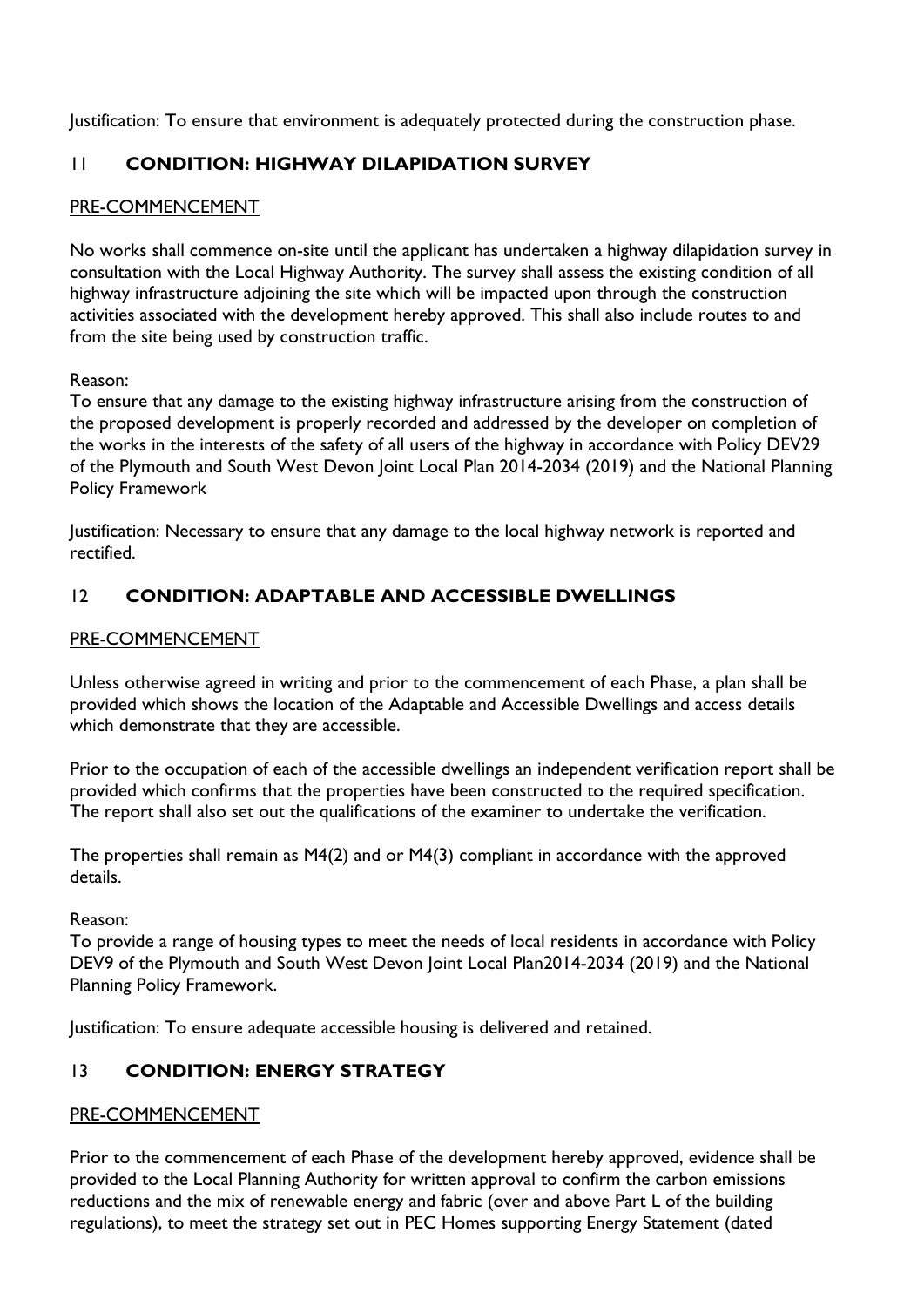28/05/2021). This shall include details of the associated solar modelling, and confirmation of the how the design meets the Energiesprong New Build Performance Specification and Net Zero.

The approved strategy shall be implemented prior to the occupation of the first dwelling of that Phase.

Reason:

To ensure that adequate low carbon measures are incorporated into the details design in accordance with Policy DEV32 of the Plymouth and South West Devon Joint Local Plan 2014-2034 (2019) and the National Planning Policy Framework.

Justification: To ensure that development achieves the necessary carbon reductions.

# 14 **CONDITION: LANDSCAPE DETAILS**

### PRE-COMMENCEMENT

No development shall take place within each phase of the development until the details of the landscape works for that phase have been submitted to and approved in writing by the local planning authority. The landscape works shall accord with the biodiversity net gain measures and phasing as outlined within the 'LAND OFF COOMBE WAY: BNG ECIA ADDENDUM (dated 22/10/2021)'.

The proposals shall be fully coordinated with proposed underground service, explore means of integrating SuDS measures into the development and incorporate tree planting along the streets and within the areas of public open space to reduce landscape visual impacts from the development. The landscape works shall include:

- 1. Soft landscape details:
- a. Full soft landscape specification including all plant species and their size (to HTA standards), soil details, implementation specification, establishment care and defects period.
- b. The arrangement of proposed soft landscape elements and soil layouts/elevations (min 1:200 scale). Plans should include a planting schedule for reference. We expect plans to demonstrate sufficient rooting volume for all proposed trees and prove there is no conflict with proposed services.
- c. Planting details (1:20 scale or as appropriate) including (but not limited to) tree pit details and level details surrounding existing tree demonstrating how the RPA of the tree will be protected.
- 2. Hard Landscape Details:
- a. Drawings identifying the arrangement of proposed hard landscape elements including (but not limited to) paving materials, street furniture, play equipment and boundary treatment materials (min 1:200 scale) and proposed and existing site levels
- b. A specification of the hard landscape materials (e.g. paving materials), street furniture, play equipment and any boundary treatments.
- c. Boundary treatment details (1:20 scale or as appropriate) including (but not limited to) the boundary treatment of the rear gardens backing onto Blackies Wood, rear garden fences including hedgehog passages, and front garden boundary treatments.

3. Sections (min 1:200 scale) demonstrating how the various parts of the design come together. All sections shall include proposed levels and shall show existing ground levels in a red dashed line.

4. A phasing plan showing when the various parts of the design will be delivered.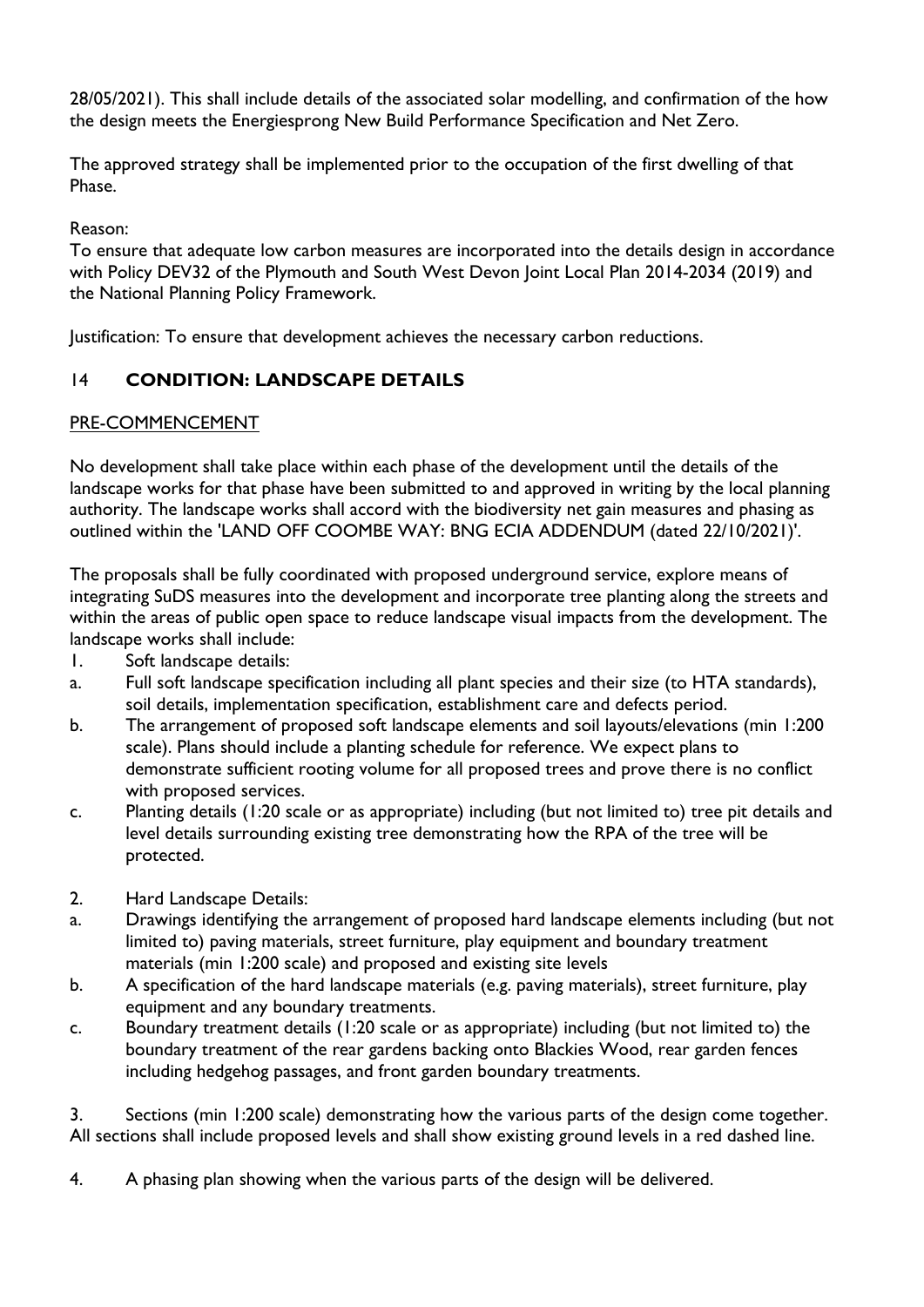All landscape works shall be carried out in accordance with the approved details. The works shall be carried out prior to the occupation of any part of the development. Any dead, dying, severely damaged or diseased planting shall be replaced with a period of 5 years.

### Reason:

To ensure that satisfactory landscaping works are carried out in accordance with Policies DEV20 and DEV23 of the Plymouth and South West Devon Joint Local Plan 2014-2034 (2019) and the National Planning Policy Framework.

Justification: Necessary to ensure the landscaping details are agreed early so as not to result in degradation of the design.

# 15 **CONDITION: UPDATED ARBORICULTURAL SURVEY**

# PRE-COMMENCEMENT

No development beyond scrub clearance shall take place until an updated Arboricultural survey, tree constraints plan and tree protection plan has been submitted to and approved in writing by the Local Planning Authority. The survey and the plans shall detail how trees are to be protected during construction. It shall include measures for protection in the form of barriers to provide a 'construction exclusion zone' and ground protection in accordance with Section 6.1 of BS: 5837:2012 Trees in relation to Design, Demolition and Construction - Recommendations and will set out the required mitigation planting to mitigate any tree loss on site.

The measures contained in the approved information shall be fully implemented and shall remain in place until construction work has ceased.

#### Reason:

To ensure that the trees on site are protected during construction work in accordance Policy DEV28 of the Plymouth and South West Devon Joint Local Plan 2014-2034 (2019) and the National Planning Policy Framework.

Justification: Necessary to reduce the impact of the development trees.

# 16 **CONDITION: EMPLOYMENT AND SKILLS PLAN**

# PRE-CONSTRUCTION

Prior to any construction works commencing on each Phase hereby approved, an Employment and Skills Plan shall be submitted to and approved in writing by the Local Planning Authority. The Employment and Skills Plan should demonstrate how local people and local businesses will benefit from the development in terms of job opportunities, apprenticeship placements, work experience opportunities, business supply chain opportunities and other employment and skills priorities. The Employment and Skills Plan should cover the groundworks phases as well as the construction phase of the development.

The development shall thereafter be carried out in accordance with the approved Employment and Skills Plan unless a variation to the strategy is agreed in writing by the Local Planning Authority.

#### Reason:

In order to ensure local people are provided with sufficient job opportunities in accordance with Policy DEV19 of the Plymouth and South West Devon Joint Local Plan 2014-2034 (2019) and the National Planning Policy Framework 2019.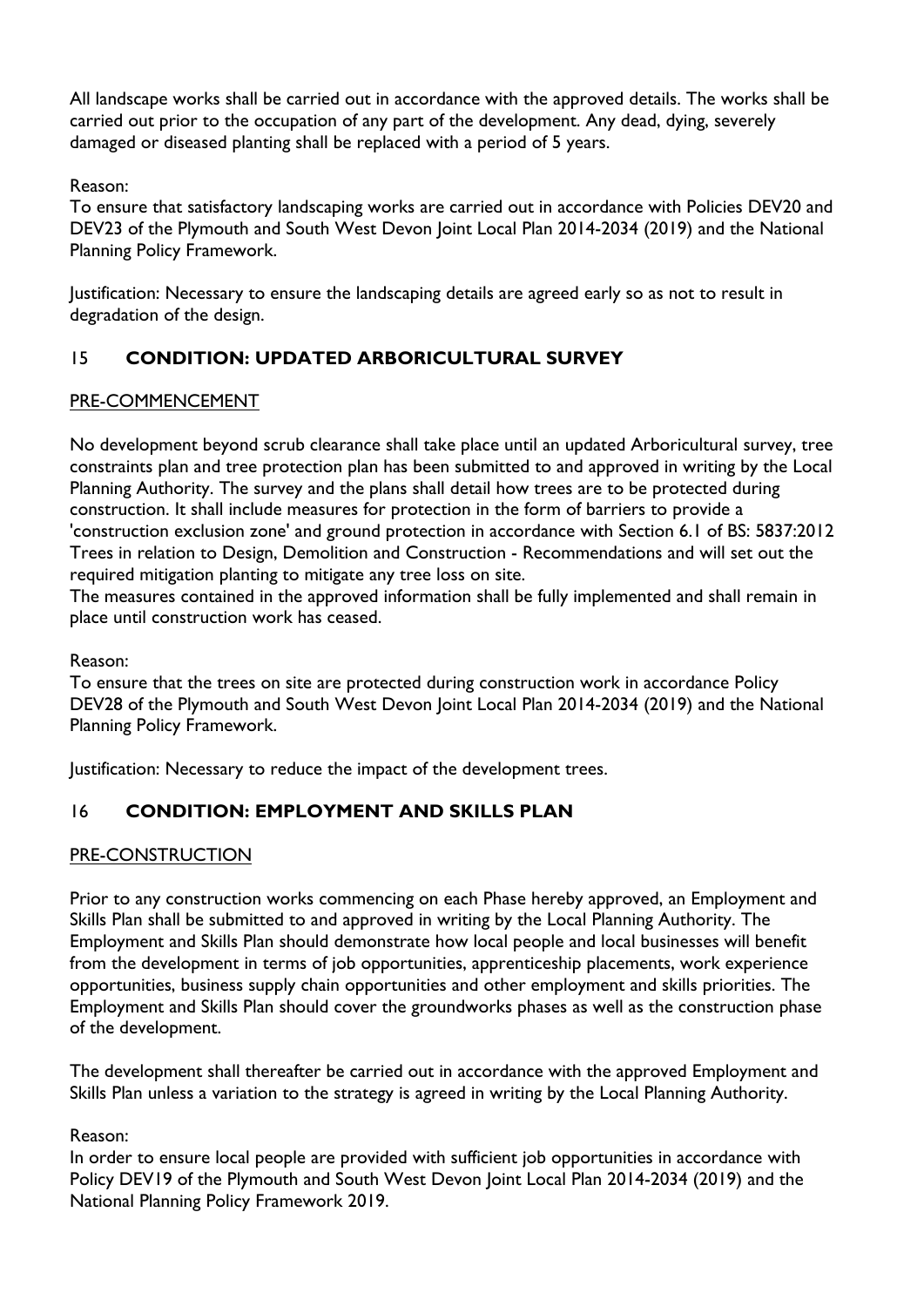# 17 **CONDITION: LANDSCAPE ECOLOGICAL MANAGEMENT PLAN**

#### PRE-DAMP PROOF COURSE (DPC)

Each Phase hereby approved shall not proceed beyond DPC level until a Landscape and Ecological Management Plan (LEMP) has been submitted to and approved in writing by the local planning authority. The content of the LEMP shall include the following;

- a. Description and evaluation of features to be managed.
- b. Ecological trends and constraints on site that might influence management.
- c. Aims and objectives of management for both the landscape elements and the biodiversity features.
- d. Set out maintenance operations for the first year following implementation of the scheme and for a further 4 years following establishment for achieving aims and objectives.
- e. Preparation of a work schedule.
- f. Body or organisation responsible for implementation of the plan.
- g. Monitoring and remedial measures.

The LEMP shall also include details of the legal and funding mechanism(s) by which the long term implementation of the plan will be secured by the developer with the management body(s) responsible for its delivery (we expect at least a 30year funding plan to be included). The plan shall also set out (where the results from monitoring show that conservation aims and objectives of the LEMP are not being met) how contingencies and/or remedial action will be identified, agreed and implemented so that the development still delivers the fully functioning biodiversity objectives of the originally approved scheme and the required Biodiversity net gain. The approved plan will be implemented in accordance with the approved details.

#### Reason:

In the interests of the retention, protection and enhancement of wildlife and features of biological interest and to ensure that satisfactory landscaping works are carried out, in accordance with Policies SPT12, DEV20, DEV23 & DEV26 of the Plymouth and South West Devon Joint Local Plan 2014-2034 (2019) and the National Planning Policy Framework.

### 18 **CONDITION: GREEN SPACE DELIVERY WITHIN THE DEVELOPMENT BOUNDARY**

#### PRE-DPC

Each Phase hereby approved shall not proceed beyond DPC level until completed open space assessment forms for each proposed green space within that phase (excluding private gardens) have been submitted to and approved in writing by the local planning authority. The forms shall be completed in line with the adopted SPD and Plymouth's Policy Area Open Space Assessment and shall demonstrate that the proposed spaces will meet both value and quality thresholds for their typology and size thresholds unless otherwise agreed in writing with the LPA. The assessment process should inform the detailed design and maintenance of the green spaces.

#### Reason:

To ensure an appropriate standard of green space provision is delivered in accordance with Policies SPT2 and DEV27 of the Plymouth and South West Devon Joint Local Plan 2014-2034 (2019) and the National Planning Policy Framework.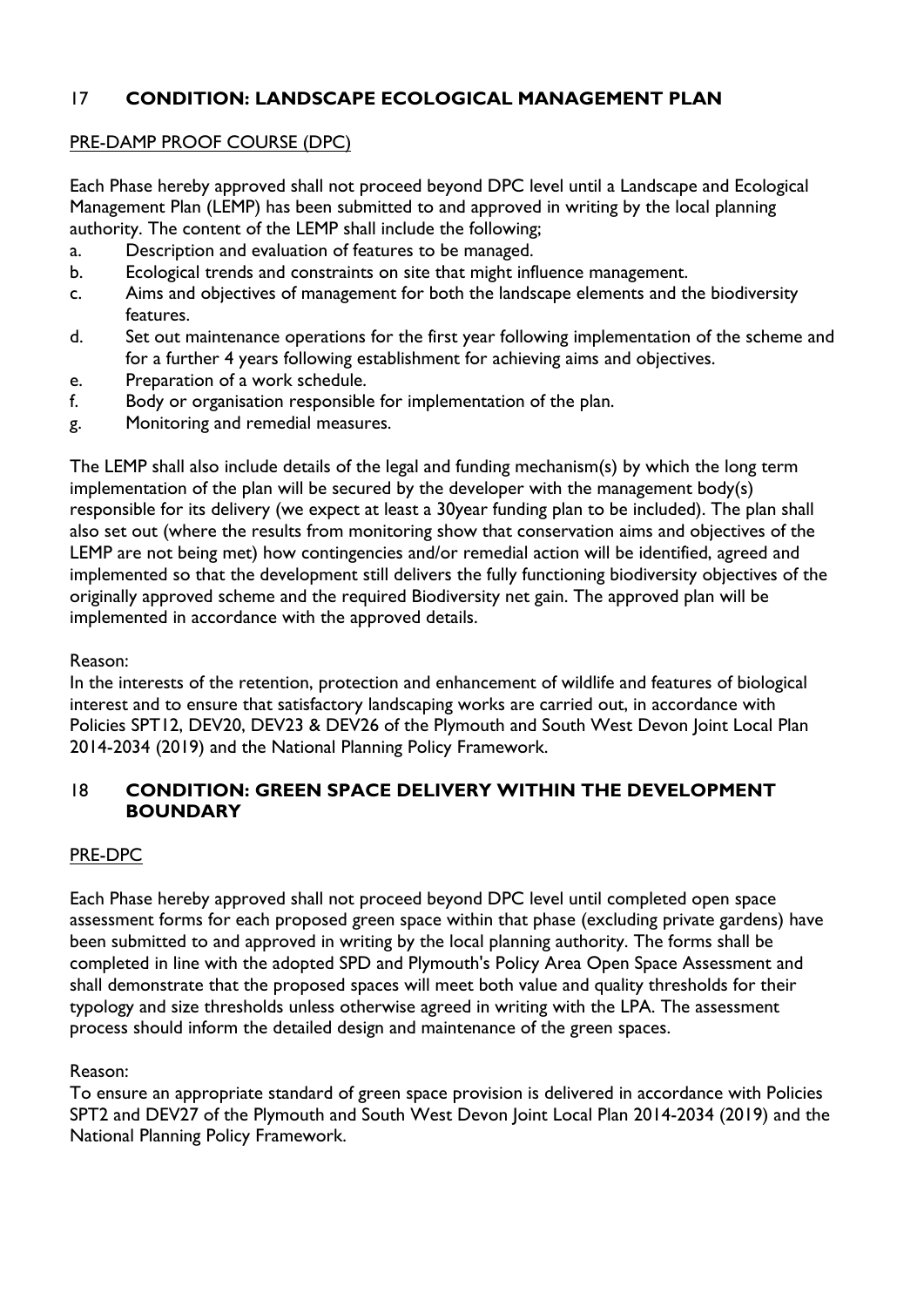# 19 **CONDITION: RESIDENT'S BIODIVERSITY INFORMATION PACK**

### PRE-OCCUPATION

No Part of each phase of the development shall be occupied until a Resident's Biodiversity Information Pack and a programme for its distribution for that phase have been submitted to and approved in writing by the local planning authority. The information pack shall provide information on:

- o What biodiversity measures have been included in the properties and why e.g. which species are they meant to attract;
- o How to best care for these measures; and
- o Advice on how to increase wildlife value in your property

The programme shall outline how the information packs will be distributed amongst future residents. The approved resident's Biodiversity Information Pack shall be distributed in accordance with the approved programme.

Reason:

In the interests of the retention, protection and enhancement of wildlife and features of biological interest in accordance with Policies SPT11 and DEV26 of the Plymouth and South West Devon Joint Local Plan 2014-2034 (2019) and the National Planning Policy Framework.

# 20 **CONDITION: PROVISION OF PARKING AREA**

#### PRE-OCCUPATION

Each parking space shown on the approved plans shall be constructed, drained, surfaced and made available for use before the unit of accommodation that it serves is first occupied and thereafter that space shall not be used for any purpose other than the parking of cars.

Reason:

To enable vehicles used by occupiers or visitors to be parked off the public highway so as to avoid damage to amenity and interference with the free flow of traffic on the highway in accordance with Policy DEV29 of the Plymouth and South West Devon Joint Local Plan 2014-2034 (2019) and the National Planning Policy Framework.

# 21 **CONDITION: SECURE BY DESIGN**

#### PRE-OCCUPATION

Each reserved matters application shall be accompanied by a Secure by Design Statement. Each phase of the development shall be constructed to achieve compliance of the Secured by Design Gold award. (Previously known as part 1), and shall not be occupied until evidence has been submitted to the Local Planning Authority for writing approval.

Reason:

To ensure that satisfactory measures are put in place to design out crime, in accordance with Policy DEV20 of the Plymouth and South West Devon Joint Local Plan 2014-2034 (2019) and the National Planning Policy Framework.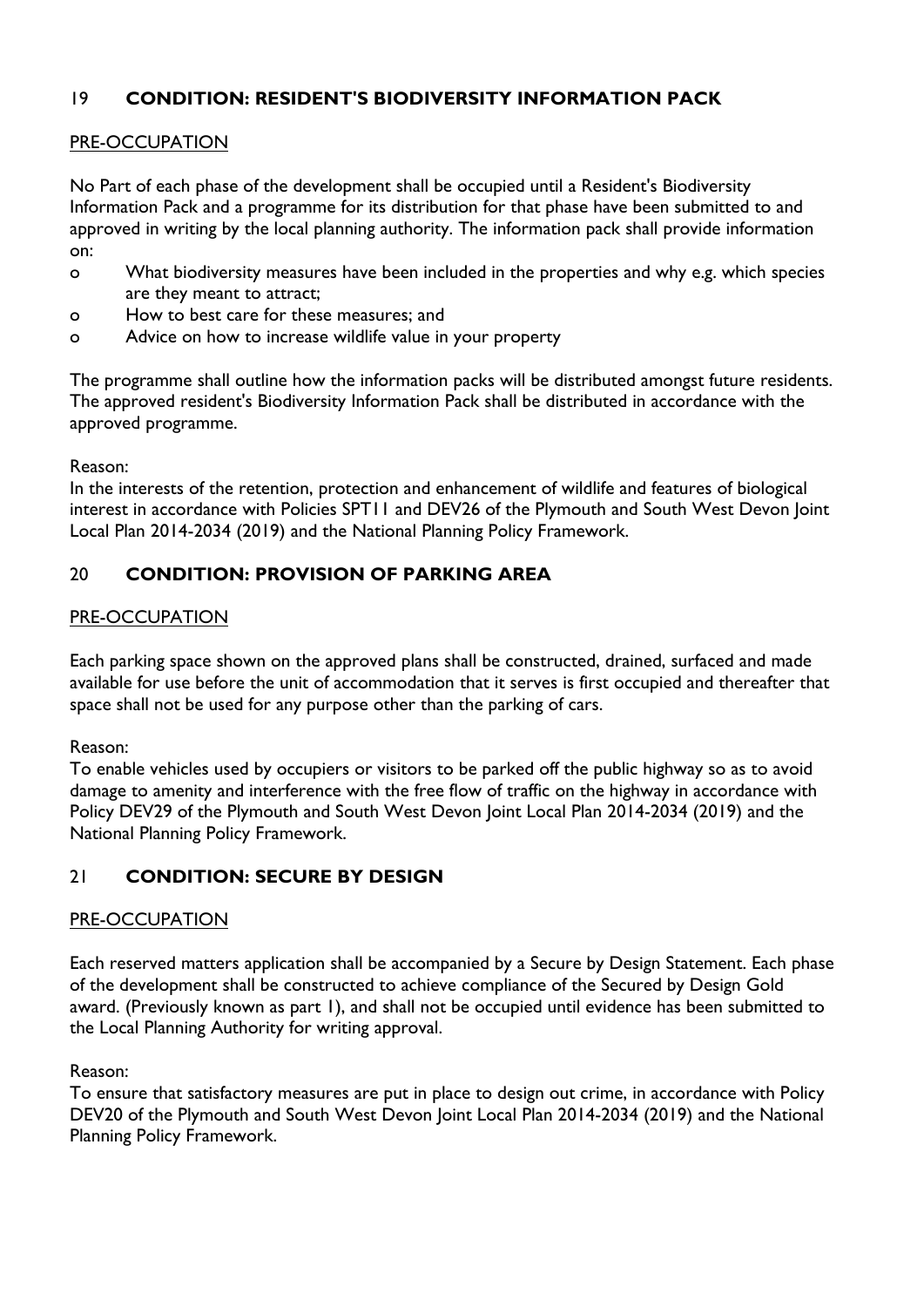# 22 **CONDITION: ECOLOGICAL MITIGATION**

Unless otherwise previously agreed in writing with the Local Planning Authority, the development shall be carried out in accordance with reptile mitigation strategy and Protected / Notable Species Enhancements as detailed within the 'LAND OFF COOMBE WAY, KINGS TAMERTON - ECOLOGICAL IMPACT ASSESSMENT (dated 04/06/21)' and the biodiversity net gain measures and phasing as outlined within the 'LAND OFF COOMBE WAY: BNG ECIA ADDENDUM (dated 22/10/2021)'.

Reason:

In the interests of the retention, protection and enhancement of wildlife and features of biological interest, in accordance Policies SPT11 & DEV26 of the Plymouth and South West Devon Joint Local Plan 2014-2034 (2019) and the National Planning Policy Framework.

# 23 **CONDITION: PHASE 2 NON DELIVERY COMPLETION WORKS**

In the event that a Reserved Matters application relating to Phase 2 of the development hereby approved is not submitted and agreed by the Local Planning Authority within the given time frame as required by Condition 4 of this permission; or in the event that an application for Reserved Matters has been submitted and approved for Phase 2 but is not implemented within given time frame as required by Condition 5 of this permission then the applicant, developer or their successor shall submit and implement a detailed Landscaping scheme to complete address the land between Phase 1 and Adams Close.

Reason:

To ensure that these areas are finished to a high standard using good quality materials in accordance with Policies DEV20 and DEV23 of the Plymouth and South West Devon Joint Local Plan 2014-2034 (2019) and the National Planning Policy Framework.

# 24 **CONDITION: DESIGN PRINCIPLES**

Each Reserved Matters application shall be accompanied by a design statement setting out how it accords with following design principles:

- o Architecture, including housing type, mix and relationship to the streets and spaces/ gardens.
- o Materials and local distinctiveness.
- o Street design principles, including hard and soft/ lighting/ car parking/ managing speeds/ shared surface.
- o Open space design principles- including hard and soft/ drainage/ play.
- o Incorporating green elements into the design (e.g. green roofs/walls, PV panels)
- o Working with the Mobility Hubs team to develop the site indicated in the Illustrative Masterplan.

# Reason:

To ensure that the development is delivered to highest standard of design with guaranteed consistency across all phases, in accordance with Policies DEV20 and DEV23 of the Plymouth and South West Devon Joint Local Plan 2014-2034 (2019) and the National Planning Policy Framework.

### 25 **CONDITION: SPECIFIED USE RESTRICTION - FLEXIBLE COMMERCIAL SPACE**

The proposed commercial premises shall be used for Classes E(a), E(b), E(f), F2(a) and F2(b) and for no other purposes (including any other purpose in Classes E and F; of the Schedule to the Town and Country Planning (Use Classes) Order 1987, or in any provision equivalent to that Class in any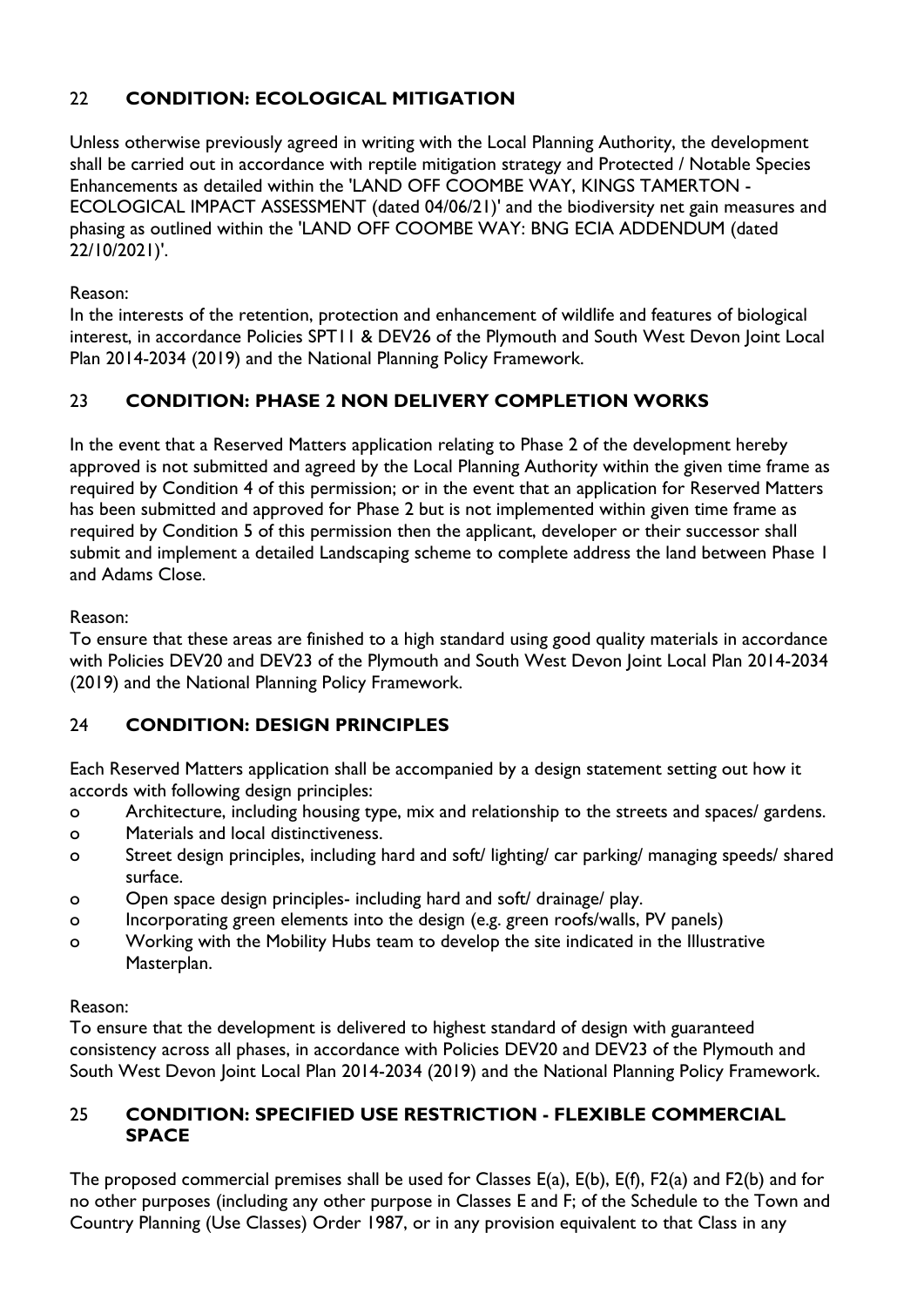statutory instrument revoking and re-enacting that Order with or without modification). For avoidance of doubt, the permitted uses are as follows:

- E(a) Display or retail sale of goods, other than hot food
- E(b) Sale of food and drink for consumption (mostly) on the premise
- E(f) Crèche, day nursery or day centre (not including a residential use)

- F2(a) Shops (mostly) selling essential goods, including food, where the shop's premises do not

exceed 280 square metres and there is no other such facility within 1000 metres

- F2(b) Halls or meeting places for the principal use of the local community

#### Reason:

The Local Planning Authority considers that, in the particular circumstances of the case, the use of the premises for the purpose specified is appropriate but that a proposal to use the building for any other purposes would need to be made the subject of a separate application to be considered on its merits in accordance with Policies DEV1, DEV2, DEV16, DEV20 and DEV29 of the Plymouth and South West Devon Joint Local Plan 2014-2034 (2019) and the National Planning Policy Framework.

### 26 **CONDITION: EXISTING TREE/HEDGEROWS TO BE RETAINED/ PROTECTED**

In this condition "retained tree or hedgerow" means an existing tree or hedgerow which is to be retained in accordance with the approved plans and particulars; and paragraphs (a) and (b) below shall have effect until the expiration of 5 years from the commencement of development. A: No retained tree or hedgerow shall be cut down, uprooted or destroyed, nor shall any tree be pruned other than in accordance with the approved plans and particulars, without the written approval of the Local Planning Authority. Any pruning approved shall be carried out in accordance with BS 3998: 2010 Tree Work Recommendations.

B: If any retained tree or hedgerow is removed, uprooted or destroyed or dies, or pruned in breach of (a) above in a manner which, in the opinion of the Local Planning Authority, leaves it in such a poor condition that it is unlikely to recover and/or attain its previous amenity value, another tree or hedgerow shall be planted at the same place and that tree or hedgerow shall be of such size and species, and shall be planted at such time, as may be specified in writing by the Local Planning Authority.

C: The erection of barriers and ground protection for any retained tree or hedgerow shall be undertaken in accordance with the approved plans and/or in accordance with Section 6.2 of BS 5837:2012 Trees in Relation to Design, Demolition and Construction - Recommendations before any equipment, machinery or materials are brought onto the site for the purposes of the development, and shall be maintained until all equipment, machinery and surplus materials have been removed from the site. Nothing shall be stored or placed in any area fenced in accordance with this condition and the ground levels within those areas shall not be altered, nor shall any excavation be made, without the written consent of the Local Planning Authority.

#### Reason:

To ensure that the trees on site are protected during construction work in accordance with Policy DEV28 of the Plymouth and South West Devon Joint Local Plan 2014-2034 (2019) and the National Planning Policy Framework 2019.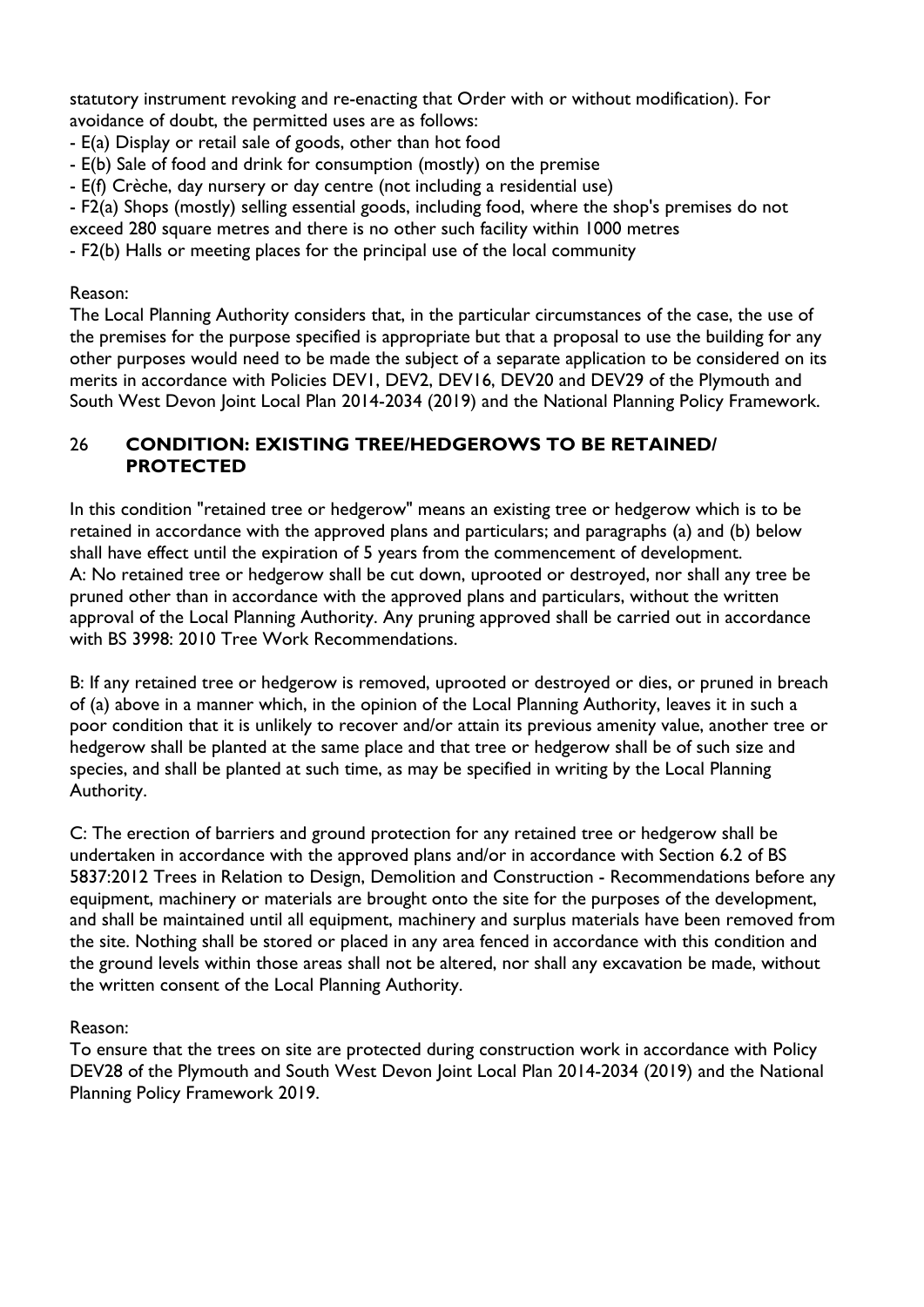# 27 **CONDITION: UNEXPECTED CONTAMINATION**

In the event that contamination of ground conditions is found when carrying out the approved development that was not previously identified, expected or anticipated, it must be reported in writing immediately to the Local Planning Authority and an investigation and risk assessment must be undertaken. The report of the findings must include:

(i) a survey of the extent, scale and nature of contamination;

(ii) an assessment of the potential risks to:

- human health

- property (existing or proposed) including buildings, crops, livestock, pets, woodland and service lines and pipes

- adjoining land
- groundwaters and surface waters
- ecological systems
- archaeological sites and ancient monuments;

(iii) an appraisal of remedial options, and proposal of the preferred option(s).

This must be conducted in accordance with DEFRA and the Environment Agency's 'Model

Procedures for the Management of Land Contamination, CLR 11'.

Where remediation is necessary a remediation scheme must be prepared, which is subject to the approval in writing of the Local Planning Authority. The scheme must include all works to be undertaken, proposed remediation objectives and remediation criteria, timetable of works and site management procedures. The scheme must ensure that the site will not qualify as contaminated land under Part 2A of the Environmental Protection Act 1990 in relation to the intended use of the land after remediation.

Following completion of measures identified in the approved remediation scheme, a verification report that demonstrates the effectiveness of the remediation carried out must be produced, and is subject to the approval in writing of the Local Planning Authority.

Reason:

To ensure that risks from land contamination to the environment, future users of the land and neighbouring land are minimised, to ensure that the development can be carried out safely without unacceptable risks to workers, neighbours and other offsite receptors; and to avoid conflict with Policies DEV1 (Protecting health and amenity) and DEV2 (Air, water, soil, noise, land and light) of the Plymouth and South West Devon Joint Local Plan 2014-2034 (2019) and the National Planning Policy Framework.

# **INFORMATIVES**

### 1 **INFORMATIVE: (CIL LIABLE) DEVELOPMENT LIABLE FOR COMMUNITY INFRASTRUCTURE CONTRIBUTION**

The Local Planning Authority has assessed that this development will attract an obligation to pay a financial levy under the Community Infrastructure Levy Regulations 2010 (as amended). Details of the process can be found on our website at www.plymouth.gov.uk/CIL. You can contact the Local Planning Authority at any point to discuss your liability calculation; however a formal Liability Notice will only be issued by the Local Planning Authority once "planning permission first permits development" as defined by the CIL Regulations. You must ensure that you submit any relevant forms and get any pre-commencement details agreed before commencing work. Failure to do so may result in surcharges or enforcement action.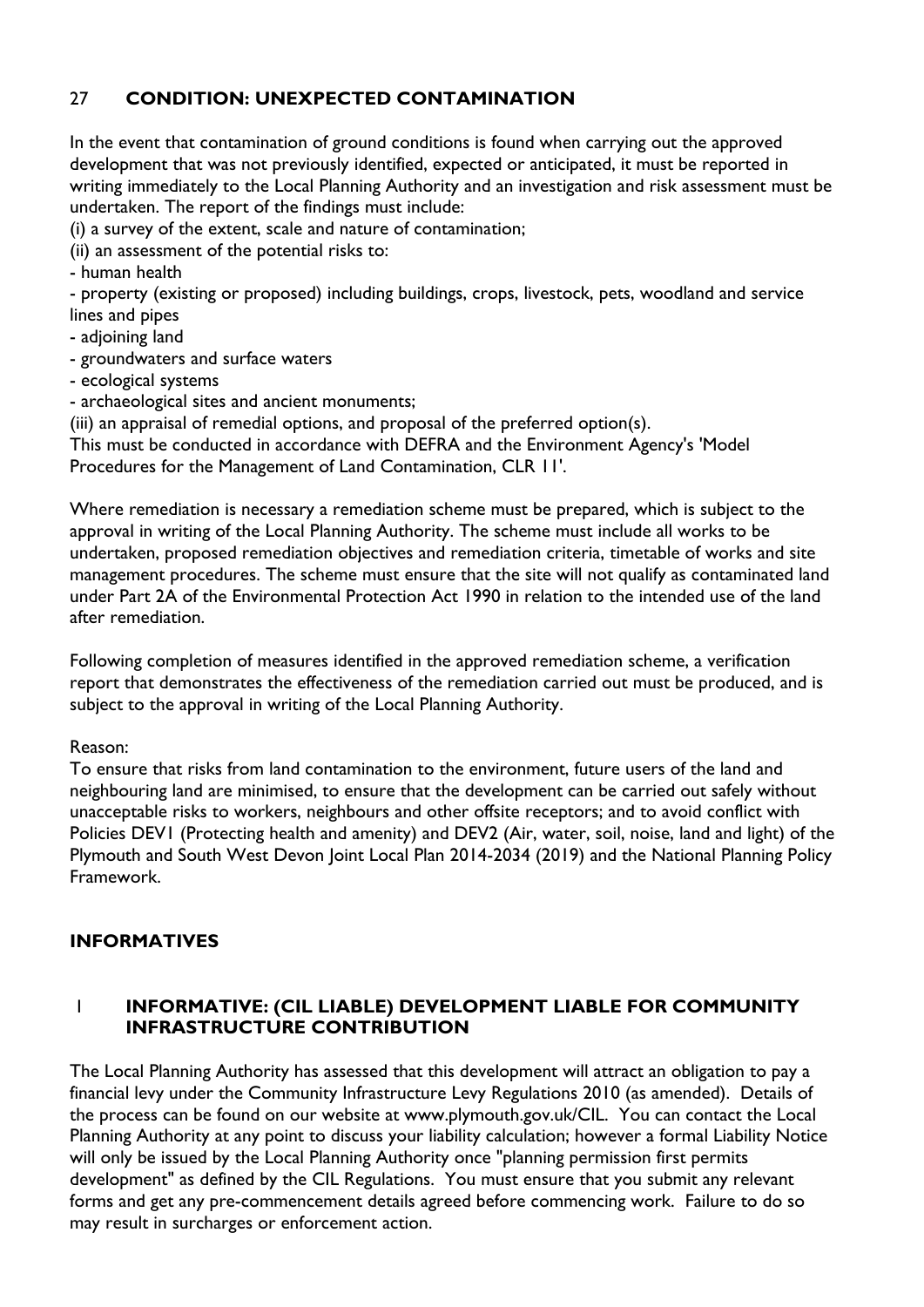Further information on CIL can be found on our website here: https://www.plymouth.gov.uk/planninganddevelopment/planningapplications/communityinfrastructurel evy

More information and CIL Forms can be accessed via the Planning Portal: https://www.planningportal.co.uk/info/200126/applications/70/community\_infrastructure\_levy/5

More detailed information on CIL including process flow charts, published by the Ministry of Housing, Local Communities and Government can also be found here: https://www.gov.uk/guidance/community-infrastructure-levy

# 2 **INFORMATIVE: CONDITIONAL APPROVAL (NEGOTIATION)**

In accordance with the requirements of Article 31 of the Town and Country Planning (Development Management Procedure) (England) Order 2010 and the National Planning Policy Framework 2019, the Council has worked in a positive and pro-active way with the Applicant and has negotiated amendments to the application to enable the grant of planning permission.

# 3 **INFORMATIVE: ILLUSTRATIVE DETAILS**

In granting this outline planning permission, the Local Planning Authority has had regard to the details shown for illustrative purpose on the submitted plans and drawings, and would expect the principles shown to be reflected in any subsequent application for the approval of reserved matters.

# 4 **INFORMATIVE: PUBLIC HIGHWAY ENGINEERING**

No work within the public highway should commence until engineering details of the improvements to the public highway have been approved by the Highway Authority and an agreement under Section 278 of the Highways Act 1980 entered into. The applicant should contact Plymouth Highways for the necessary approval.

# 5 **INFORMATIVE: PUBLIC HIGHWAY APPROVAL**

This planning permission does not authorise the applicant to carry out works within the publicly maintained highway. The applicant should contact Plymouth Highways for the necessary approval. Precise details of all works within the public highway must be agreed with the Highway Authority and an appropriate Permit must be obtained before works commence.

# 6 **INFORMATIVE: TREE PLANTING**

The applicant is advised that the quantum of tree replacement to mitigate the loss of trees being felled for development, as shown in the Tree Survey Schedule within the Arboricultural Impact Assessment 18.15.2.AIA, will need to accord with the Table 28 of the Plymouth and South West Devon Supplementary Planning Document 2020.

# 7 **INFORMATIVE: BATS AND BIRDS**

Bats and birds are protected under the Wildlife & Countryside Act 1981 and the Countryside and Rights of Way Act 2001, it is an offence to deliberately or recklessly disturb them or damage their roosts or habitat. Therefore, close inspection of the trees should be undertaken prior to the commencement of works to determine if any bats or birds reside in the trees. No works should occur while birds are nesting which may be at any time between the month of March to September